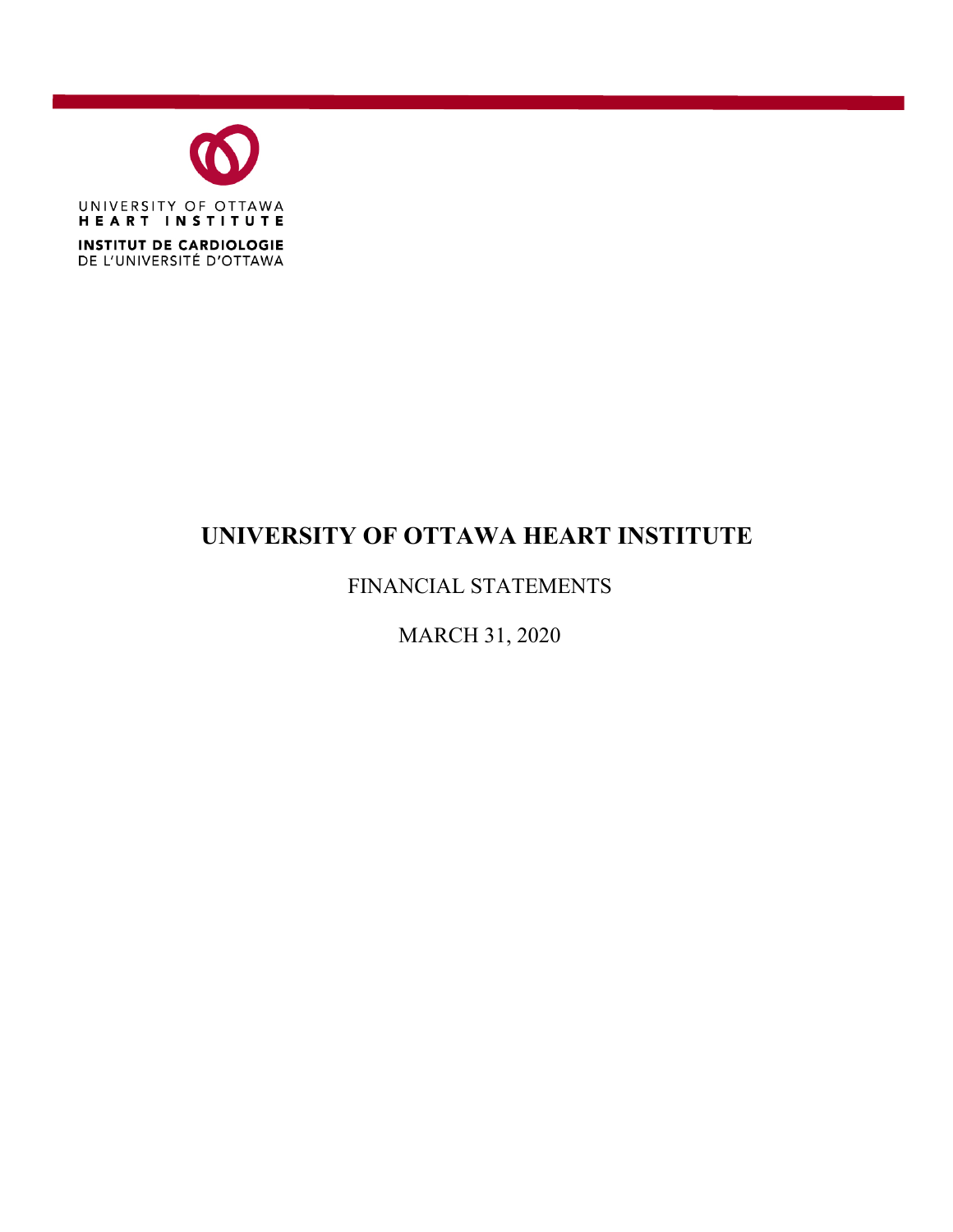## TABLE OF CONTENTS

|                                        | <b>PAGE</b> |
|----------------------------------------|-------------|
| Independent Auditor's Report           |             |
| <b>Financial Statements</b>            |             |
| <b>Statement of Financial Position</b> | 3           |
| Statement of Changes in Net Assets     | 4           |
| <b>Statement of Operations</b>         | 5           |
| <b>Statement of Cash Flows</b>         | 6           |
| Notes to the Financial Statements      |             |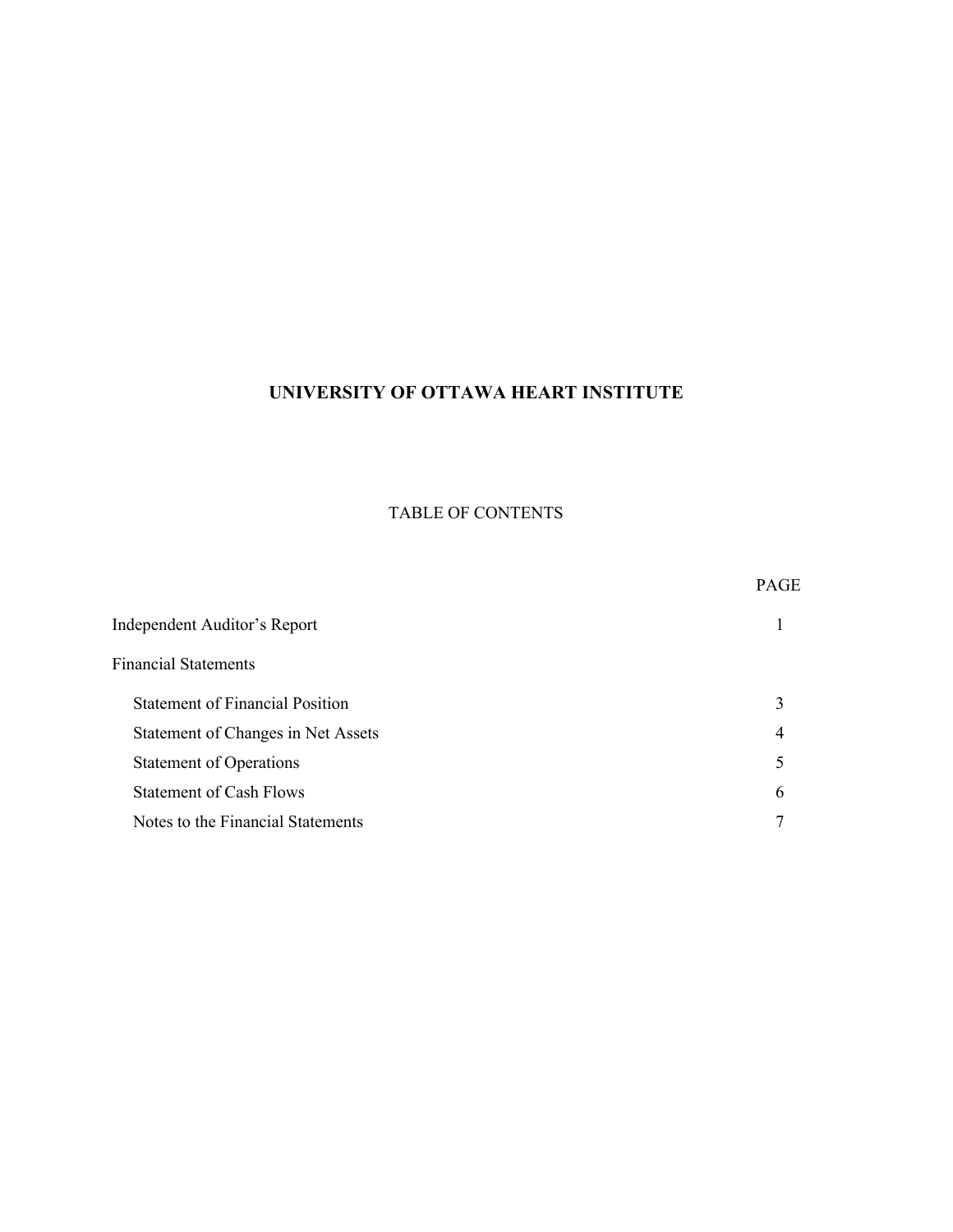#### **INDEPENDENT AUDITOR'S REPORT**

To the Board of Directors of University of Ottawa Heart Institute

#### *Opinion*

We have audited the financial statements of the University of Ottawa Heart Institute ("the Institute"), which comprise the statement of financial position as at March 31, 2020, and the statements of changes in net assets, operations and cash flows for the year then ended, and notes to the financial statements, including a summary of significant accounting policies.

In our opinion, the accompanying financial statements present fairly, in all material respects, the financial position of the Institute as at March 31, 2020, and the results of its operations and its cashflows for the year then ended, in accordance with Canadian public sector accounting standards.

#### *Basis for Opinion*

We conducted our audit in accordance with Canadian generally accepted auditing standards. Our responsibilities under those standards are further described in the "Auditor's Responsibilities for the Audit of the Financial Statements*"* section of our report. We are independent of the Institute in accordance with the ethical requirements that are relevant to our audit of the financial statements in Canada, and we have fulfilled our other ethical responsibilities in accordance with these requirements. We believe that the audit evidence we have obtained is sufficient and appropriate to provide a basis for our opinion.

#### *Responsibilities of Management and Those Charged with Governance for the Financial Statements*

Management is responsible for the preparation and fair presentation of the financial statements in accordance with Canadian public sector accounting standards, and for such internal control as management determines is necessary to enable the preparation of financial statements that are free from material misstatement, whether due to fraud or error.

In preparing the financial statements, management is responsible for assessing the Institute's ability to continue as a going concern, disclosing, as applicable, matters related to going concern and using the going concern basis of accounting unless management either intends to liquidate the Institute or to cease operations, or has no realistic alternative but to do so.

Those charged with governance are responsible for overseeing the Institute's financial reporting process.

#### *Auditor's Responsibilities for the Audit of the Financial Statements*

Our objectives are to obtain reasonable assurance about whether the financial statements as a whole are free from material misstatement, whether due to fraud or error, and to issue an auditor's report that includes our opinion. Reasonable assurance is a high level of assurance, but is not a guarantee that an audit conducted in accordance with Canadian generally accepted auditing standards will always detect a material misstatement when it exists. Misstatements can arise from fraud or error and are considered material if, individually or in the aggregate, they could reasonably be expected to influence the economic decisions of users taken on the basis of these financial statements.



**OTTAWA** 400-1420 place Blair Towers Place Ottawa ON K1J 9L8 T 613 745-8387 F 613 745-9584

Marcil-Lavallee.ca Comptables professionnels agréés **Chartered Professional Accountants** 

Cabinet indépendant affilié à Independent firm affiliated to

**1**

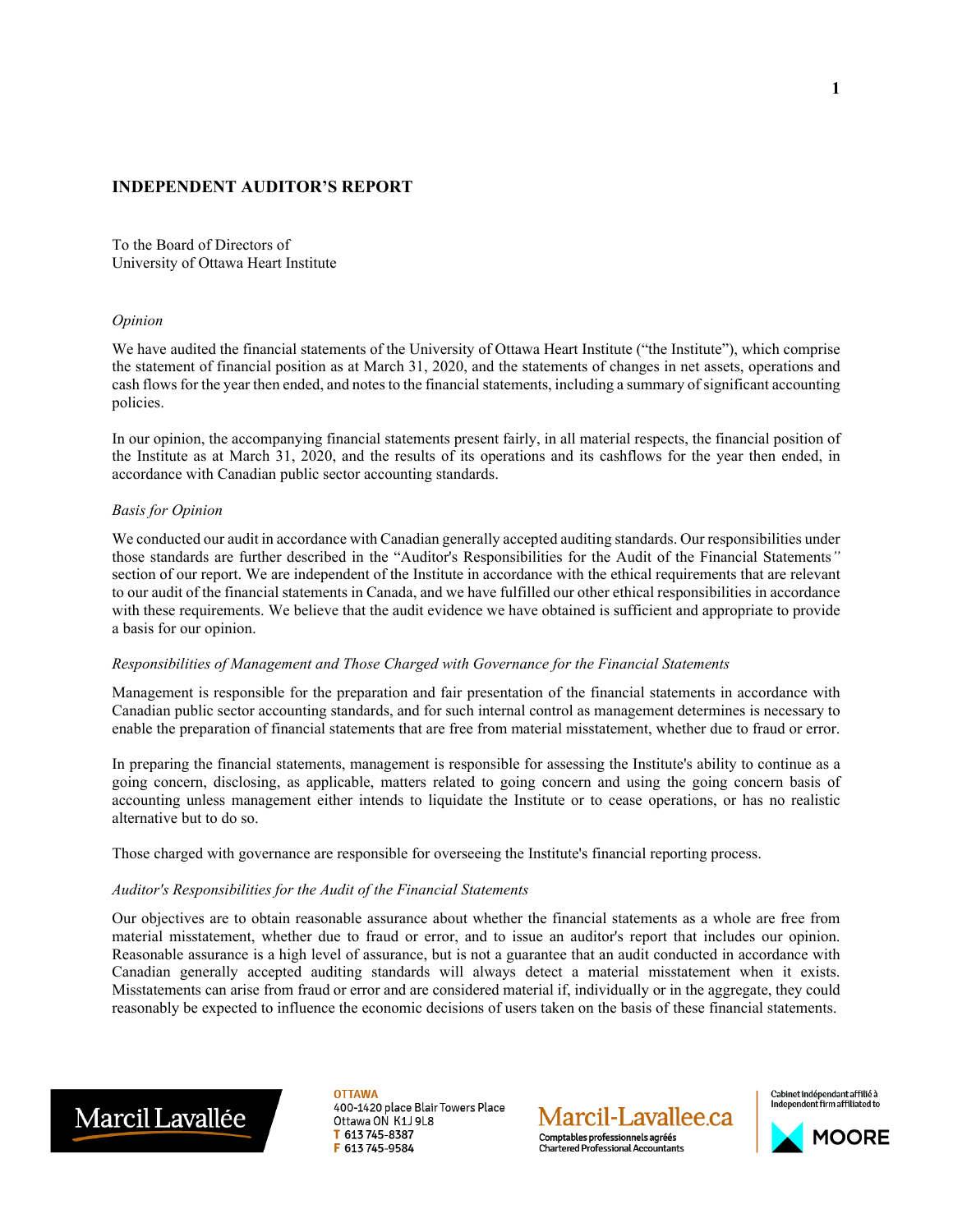As part of an audit in accordance with Canadian generally accepted auditing standards, we exercise professional judgment and maintain professional skepticism throughout the audit. We also:

- Identify and assess the risks of material misstatement of the financial statements, whether due to fraud or error, design and perform audit procedures responsive to those risks, and obtain audit evidence that is sufficient and appropriate to provide a basis for our opinion. The risk of not detecting a material misstatement resulting from fraud is higher than for one resulting from error, as fraud may involve collusion, forgery, intentional omissions, misrepresentations, or the override of internal control.
- Obtain an understanding of internal control relevant to the audit in order to design audit procedures that are appropriate in the circumstances, but not for the purpose of expressing an opinion on the effectiveness of the Institute's internal control.
- Evaluate the appropriateness of accounting policies used and the reasonableness of accounting estimates and related disclosures made by management.
- Conclude on the appropriateness of management's use of the going concern basis of accounting and, based on the audit evidence obtained, whether a material uncertainty exists related to events or conditions that may cast significant doubt on the Institute's ability to continue as a going concern. If we conclude that a material uncertainty exists, we are required to draw attention in our auditor's report to the related disclosures in the financial statements or, if such disclosures are inadequate, to modify our opinion. Our conclusions are based on the audit evidence obtained up to the date of our auditor's report. However, future events or conditions may cause the Institute to cease to continue as a going concern.
- Evaluate the overall presentation, structure and content of the financial statements, including the disclosures, and whether the financial statements represent the underlying transactions and events in a manner that achieves fair presentation.

We communicate with those charged with governance regarding, among other matters, the planned scope and timing of the audit and significant audit findings, including any significant deficiencies in internal control that we identify during our audit.

avalle

Chartered Professional Accountants, Licensed Public Accountants

Ottawa, Ontario June 25, 2020

Marcil Lavallée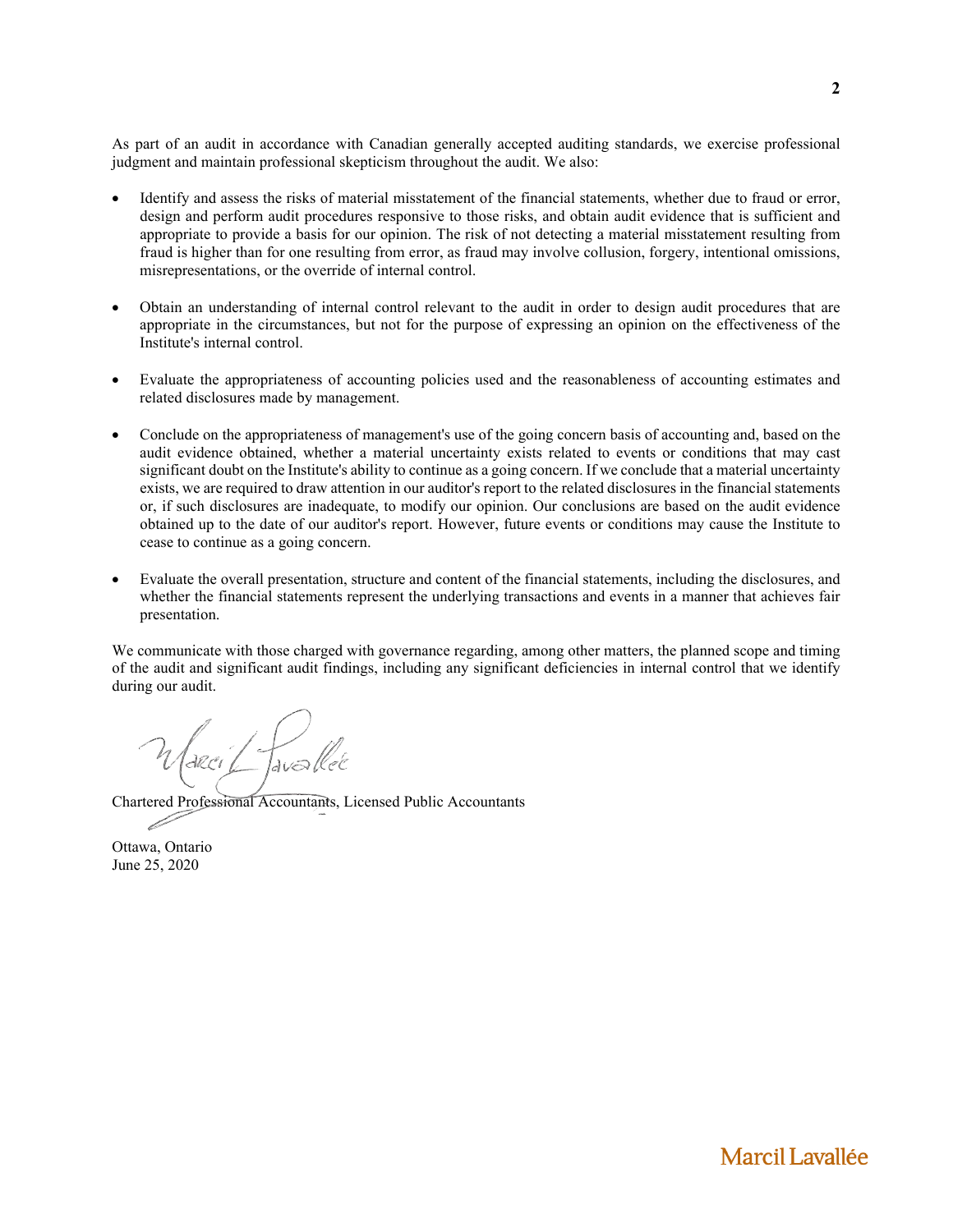## **STATEMENT OF FINANCIAL POSITION**

### **MARCH 31, 2020**

| (in thousands of dollars)                                                          |             |                 |                                             | 3              |
|------------------------------------------------------------------------------------|-------------|-----------------|---------------------------------------------|----------------|
|                                                                                    |             | 2020            |                                             | 2019           |
| <b>ASSETS</b>                                                                      |             |                 |                                             |                |
| <b>CURRENT ASSETS</b>                                                              |             |                 |                                             |                |
| Cash                                                                               | \$          | 13,351          | \$                                          | 4,540          |
| Accounts receivable                                                                |             |                 |                                             |                |
| Ministry of Health and Long-Term Care                                              |             | 2,952           |                                             | 1,826          |
| Patient services                                                                   |             | 13,215          |                                             | 7,573          |
| Sundry<br>Inventories                                                              |             | 11,911<br>2,343 |                                             | 1,143<br>2,142 |
| Prepaid expenses                                                                   |             | 622             |                                             | 419            |
|                                                                                    |             | 44,394          |                                             | 17,643         |
|                                                                                    |             |                 |                                             |                |
| <b>CAPITAL GRANTS RECEIVABLE (Note 3)</b><br>Ministry of Health and Long-Term Care |             |                 |                                             | 46,055         |
| <b>CAPITAL ASSETS AND ASSETS UNDER CAPITAL LEASE (Note 3)</b>                      |             | 212,188         |                                             | 205,224        |
| <b>INTANGIBLE ASSETS AND ASSETS UNDER CAPITAL LEASE (Note 4)</b>                   |             | 11,736          |                                             | 10,197         |
|                                                                                    |             | 223,924         |                                             | 261,476        |
|                                                                                    |             |                 |                                             |                |
|                                                                                    | \$          | 268,318         | \$                                          | 279,119        |
| <b>LIABILITIES AND NET ASSETS</b>                                                  |             |                 |                                             |                |
| <b>CURRENT LIABILITIES</b>                                                         |             |                 |                                             |                |
| Bank loan (Note 5)                                                                 | \$          |                 | \$                                          | 3,200          |
| Accounts payable and accrued liabilities                                           |             | 24,655          |                                             | 16,673         |
| Accounts payable - Ministry of Health and Long-Term Care                           |             | 2,570           |                                             | 2,772          |
| Accounts payable - The Ottawa Hospital (Note 13)                                   |             | 5,535           |                                             | 4,683          |
| Current portion of long-term debt (Note 8)                                         |             | 2,508           |                                             | 986            |
| Current portion of obligation under capital lease (Note 9)                         |             | 1,041           |                                             | 625            |
|                                                                                    |             | 36,309          |                                             | 28,939         |
| <b>LONG-TERM DEBT</b> (Note 8)                                                     |             | 17,148          |                                             | 5,281          |
| <b>OBLIGATION UNDER CAPITAL LEASE (Note 9)</b>                                     |             | 7,036           |                                             | 6,191          |
| <b>ACCRUED LIABILITY RELATED TO CONSTRUCTION (Note 3)</b>                          |             |                 |                                             | 50,808         |
| <b>EMPLOYEE FUTURE BENEFITS (Note 6)</b>                                           |             | 6,266           |                                             | 5,435          |
| DEFERRED CONTRIBUTIONS RELATED TO CAPITAL ASSETS (Note 7)                          |             | 198,934         |                                             | 179,893        |
|                                                                                    |             | 229,384         |                                             | 247,608        |
|                                                                                    |             | 265,693         |                                             | 276,547        |
| <b>NET ASSETS</b>                                                                  |             |                 |                                             |                |
| Unrestricted (deficiency)                                                          |             | 5,368           |                                             | (11,920)       |
| Invested in capital assets and assets under capital lease (Note 10)                |             | (2,743)         |                                             | 14,492         |
|                                                                                    |             | 2,625           |                                             | 2,572          |
|                                                                                    | $\mathbb S$ | 268,318         | $\mathbb{S}% _{n}^{X\rightarrow\mathbb{R}}$ | 279,119        |

APPROVED BY THE BOARD OF DIRECTORS

Director **Director Director**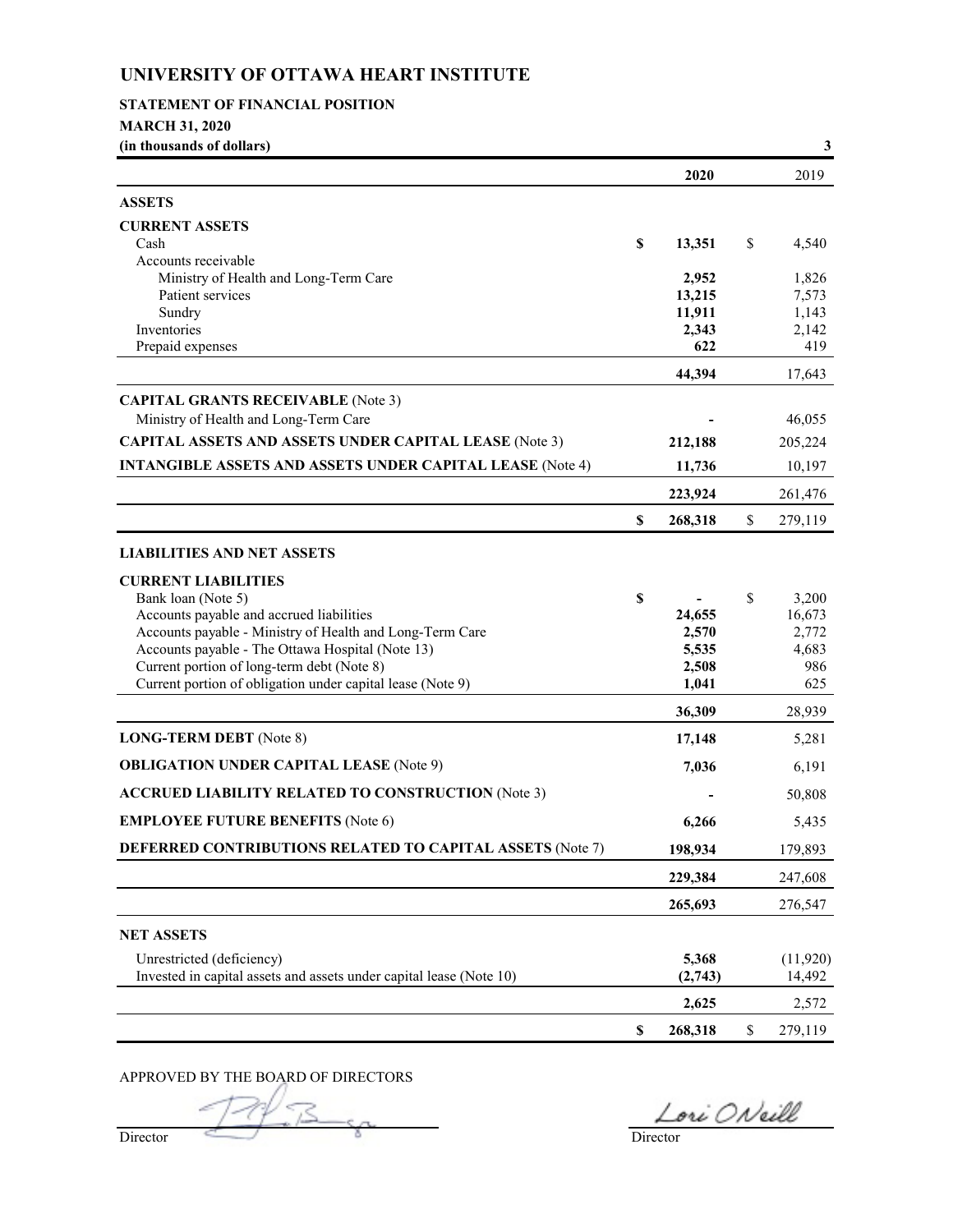## **STATEMENT OF CHANGES IN NET ASSETS FOR THE YEAR ENDED MARCH 31, 2020**

**(in thousands of dollars)**

|                                                                                        |   | <b>Invested in</b><br><b>Capital Assets</b><br>and Assets Under<br><b>Capital Lease</b><br><b>Unrestricted</b><br>(Deficiency)<br>(Note $10$ ) |    |          | 2020<br>Total |       | 2019<br>Total |       |
|----------------------------------------------------------------------------------------|---|------------------------------------------------------------------------------------------------------------------------------------------------|----|----------|---------------|-------|---------------|-------|
| <b>BALANCE, BEGINNING OF YEAR</b>                                                      | S | (11,920)                                                                                                                                       | \$ | 14,492   | \$            | 2,572 | S             | 2,508 |
| Excess of revenue over expenses                                                        |   | 53                                                                                                                                             |    |          |               | 53    |               | 64    |
| Net change in investment in capital assets<br>and assets under capital lease (Note 10) |   | 17,235                                                                                                                                         |    | (17,235) |               | ۰     |               |       |
| <b>BALANCE, END OF YEAR</b>                                                            | S | 5.368                                                                                                                                          | S  | (2,743)  | S             | 2.625 |               | 2,572 |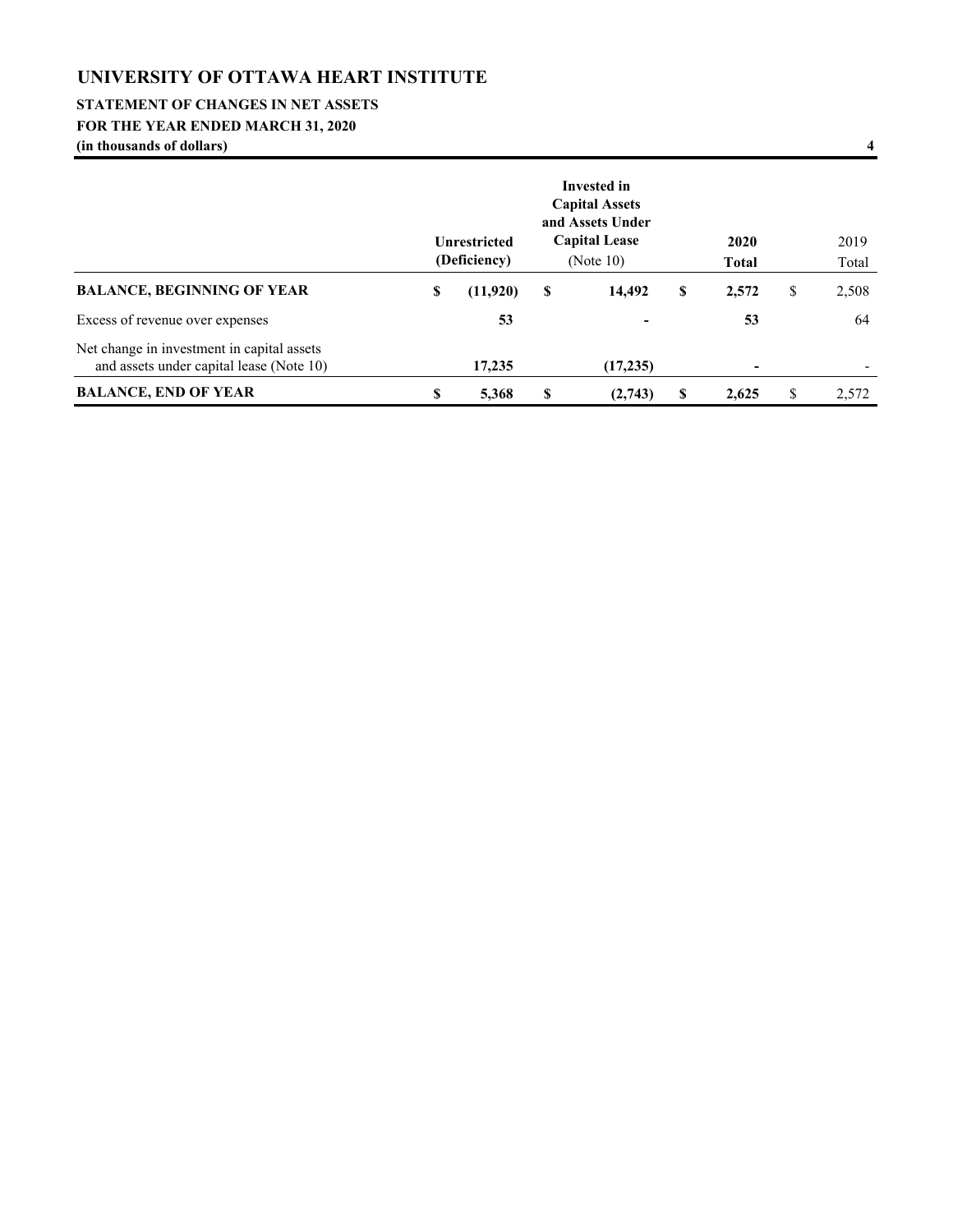## **STATEMENT OF OPERATIONS FOR THE YEAR ENDED MARCH 31, 2020**

**(in thousands of dollars) 5**

|                                                                  | <b>Budget</b> | 2020         | 2019         |
|------------------------------------------------------------------|---------------|--------------|--------------|
| <b>REVENUE</b>                                                   |               |              |              |
| Ministry of Health and Long-Term Care                            |               |              |              |
| Global allocation and Priority Program Services                  | \$<br>91,591  | \$<br>95,249 | \$<br>91,591 |
| Quality-based procedures (QBP)                                   | 3,239         | 3,432        | 3,272        |
| Health Based Allocation Model (HBAM)                             | 51,357        | 51,357       | 51,357       |
| Post Construction Operating Plan (PCOP) funding                  | 8,384         | 8,962        | 7,507        |
| Priority Program Services clawback                               | 3,497         | (1,353)      | (2,757)      |
| One-time cardiac & other                                         | 873           | 2,679        | 1,274        |
| Other recoveries (clawbacks)                                     |               | (668)        | (592)        |
| Cardiac Hospital On Call Coverage (HOCC)                         | 622           | 625          | 622          |
| Other Votes                                                      | 326           | 326          | 326          |
|                                                                  | 159,889       | 160,609      | 152,600      |
| Patient services                                                 |               |              |              |
| In-patient                                                       | 17,935        | 17,730       | 15,591       |
| Out-patient                                                      | 14,341        | 16,123       | 15,473       |
| Preferred accommodation                                          | 1,003         | 991          | 1,132        |
| Other operating revenues and recoveries                          | 6,968         | 4,667        | 7,574        |
| Amortization of deferred contributions related to capital assets | 8,818         | 14,055       | 9,215        |
|                                                                  | 208,954       | 214,175      | 201,585      |
| <b>EXPENSES</b>                                                  |               |              |              |
| Salaries and benefits and purchased services                     | 96,132        | 95,794       | 92,028       |
| Medical staff remuneration                                       | 6,055         | 6,605        | 6,195        |
| Medical surgical supplies                                        | 46,704        | 47,475       | 44,650       |
| Drugs and medical gases                                          | 4,011         | 4,263        | 3,920        |
| Supplies and other expenses                                      | 15,975        | 17,640       | 17,849       |
| Service agreements (Note 13)                                     | 24,840        | 21,295       | 22,299       |
| Interest charges                                                 | 1,088         | 1.085        | 967          |
| Amortization of capital assets and assets under capital lease    | 11,571        | 18,034       | 12,095       |
| Amortization of intangible assets and assets under capital lease | 1,512         | 992          | 179          |
| <b>Bad debts</b>                                                 | 250           | 190          | 635          |
| Equipment rental                                                 | 768           | 749          | 704          |
|                                                                  | 208,906       | 214,122      | 201,521      |
| <b>EXCESS OF REVENUE OVER EXPENSES</b>                           | \$<br>48      | \$<br>53     | \$<br>64     |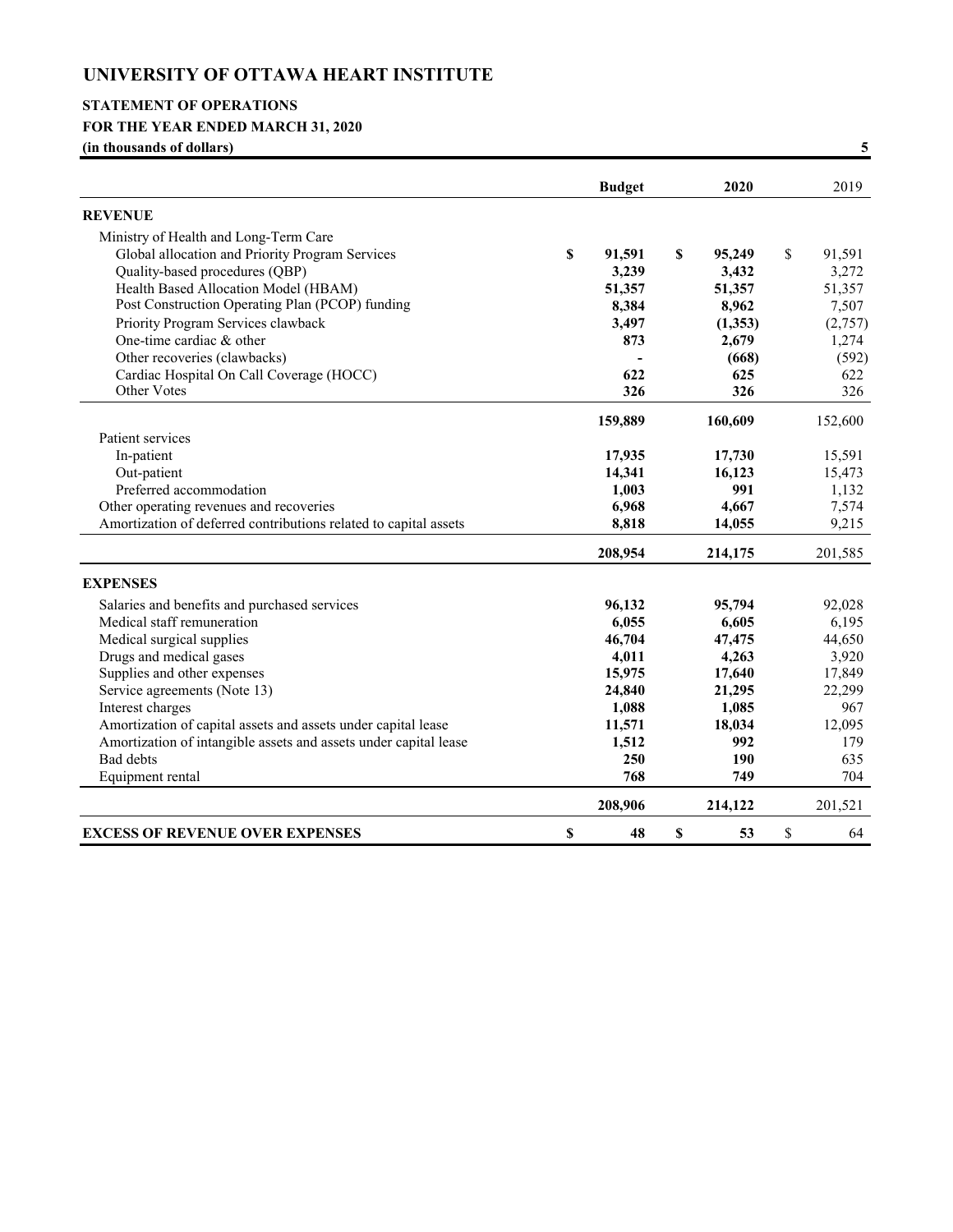**STATEMENT OF CASH FLOWS**

## **FOR THE YEAR ENDED MARCH 31, 2020**

**(in thousands of dollars) 6**

|                                                                                               | 2020         | 2019        |
|-----------------------------------------------------------------------------------------------|--------------|-------------|
| <b>CASH FLOWS FROM (USED IN)</b>                                                              |              |             |
| <b>OPERATING ACTIVITIES</b>                                                                   |              |             |
| Excess of revenue over expenses                                                               | \$<br>53     | \$<br>64    |
| Items not affecting cash:<br>Amortization of deferred contributions related to capital assets | (14, 055)    | (9,215)     |
| Deferred contributions applied to cover equipment expenses                                    | (280)        | (1,700)     |
| Transfer from capital assets to equipment expenses                                            | 726          | 2,241       |
| Amortization of capital assets and assets under capital lease                                 | 18,034       | 12,095      |
| Amortization of intangible assets and assets under capital lease                              | 992          | 179         |
| Net increase in employee future benefits                                                      | 831          | 185         |
| Net change in non-cash working capital items (Note 11)                                        | (9,308)      | 4,177       |
|                                                                                               | (3,007)      | 8,026       |
| <b>INVESTING ACTIVITIES</b>                                                                   |              |             |
| Acquisition of capital assets                                                                 | (25,707)     | (10,370)    |
| Acquisition of intangible assets                                                              | (575)        | (7, 934)    |
|                                                                                               | (26, 282)    | (18, 304)   |
| <b>FINANCING ACTIVITIES</b>                                                                   |              |             |
| Repayment of liability related to construction                                                | (50, 808)    |             |
| Deferred contributions for capital assets received (Note 7)                                   | 33,376       | 10,614      |
| Repayment of obligation under capital lease                                                   | (712)        | (644)       |
| Proceeds from capital grants receivable                                                       | 46,055       |             |
| Net change in bank loan                                                                       | (3,200)      | 2,000       |
| Proceeds from long-term debt                                                                  | 15,000       |             |
| Repayment of long-term debt                                                                   | (1,611)      | (965)       |
|                                                                                               | 38,100       | 11,005      |
| NET CHANGE IN CASH AND CASH EQUIVALENTS                                                       |              |             |
| <b>DURING THE YEAR</b>                                                                        | 8,811        | 727         |
| CASH AND CASH EQUIVALENTS, BEGINNING OF YEAR                                                  | 4,540        | 3,813       |
| CASH AND CASH EQUIVALENTS, END OF YEAR                                                        | \$<br>13,351 | \$<br>4,540 |

Cash and cash equivalents are comprised of cash.

Non-cash transactions include the acquisition of an intangible asset under capital lease for \$1,973 and the assumption of an obligation under capital lease for the same amount.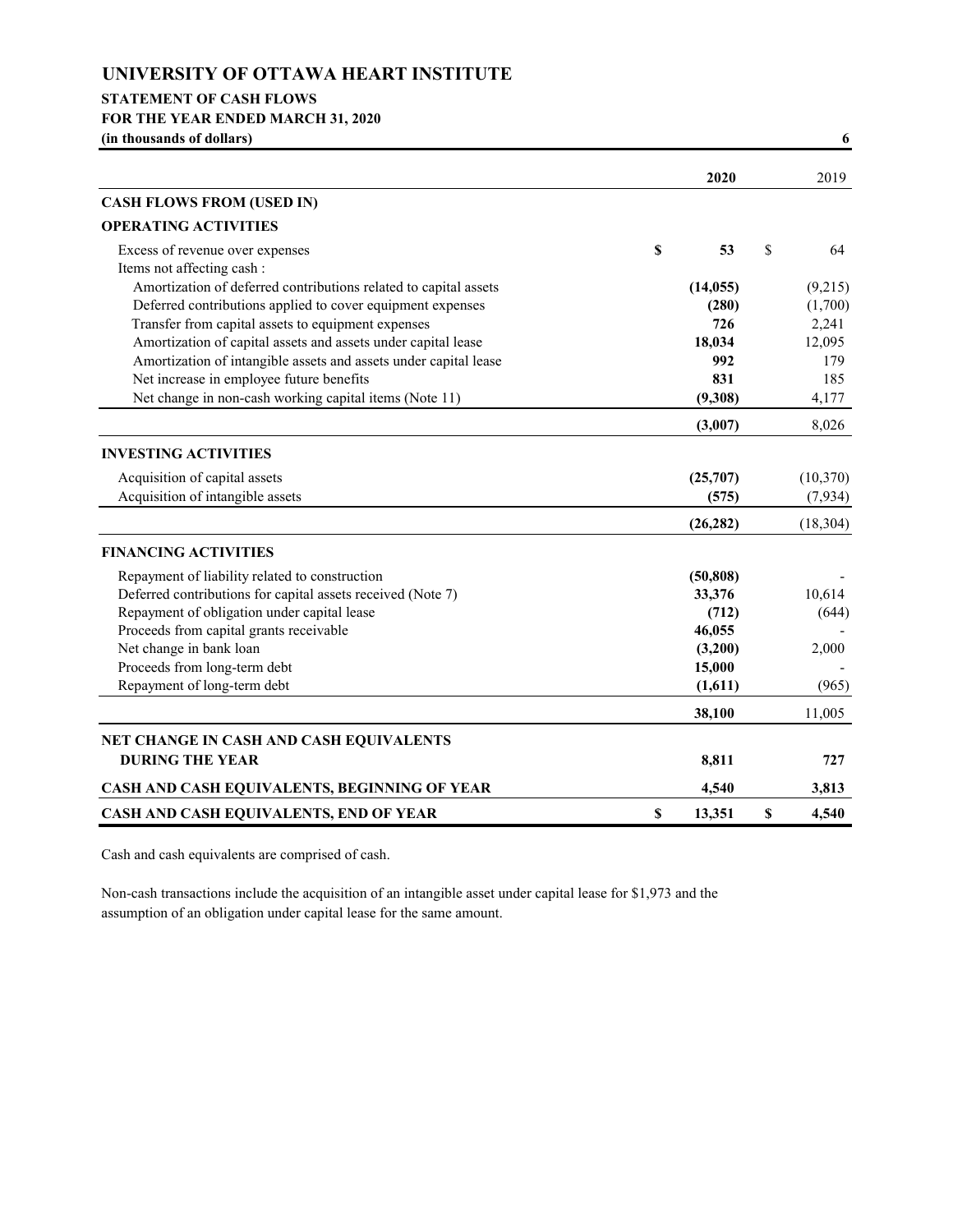**NOTES TO THE FINANCIAL STATEMENTS**

### **MARCH 31, 2020 (in thousands of dollars)**

### **1. PURPOSE OF THE ORGANIZATION**

The University of Ottawa Heart Institute ("the Institute") is incorporated without share capital under the *Ontario Corporations Act*. It provides a full range of cardiac services including primary and secondary prevention, diagnosis and treatment, rehabilitation, research and education. It is the sole provider of interventional cardiology and cardiac surgery for Eastern Ontario and Western Quebec. The Institute focuses its clinical activity in three major areas: open heart surgery, interventional cardiology and arrhythmia procedures. As a registered charity, the Institute is exempt from income taxes under subsection 149(1)(f) of the *Income Tax Act*.

### **2. SIGNIFICANT ACCOUNTING POLICIES**

The financial statements are prepared in accordance with Canadian public sector accounting standards that apply only to government not-for-profit organizations (PSAS-GNFPO) and include the following significant accounting policies:

#### **Use of estimates**

The preparation of financial statements in compliance with the PSAS-GNFPO requires management to make estimates and assumptions that affect the reported amounts of assets and liabilities and the reported amounts of revenues and expenses for the period covered. Actual amounts could differ from these estimates. The main estimates relate to the impairment of financial assets such as the allowance for doubtful accounts, the useful life of capital assets, the valuation of accrued liabilities and of the employee future benefits liability. These estimates are reviewed annually and as adjustments become necessary, they are recorded in the financial statements in the period they become known.

#### **Financial instruments**

#### *Measurement of financial instruments*

The Institute initially measures its financial assets and financial liabilities at fair value, except for certain non-arm's length transactions.

The Institute subsequently measures all of its financial assets and financial liabilities at amortized cost.

Financial assets measured at amortized cost include cash, accounts receivable and capital grants receivable.

Financial liabilities measured at amortized cost include the bank loan, accounts payable and accrued liabilities, accounts payable – Ministry of Health and Long-Term Care, accounts payable - The Ottawa Hospital ("TOH"), accrued liability related to construction and long-term debt.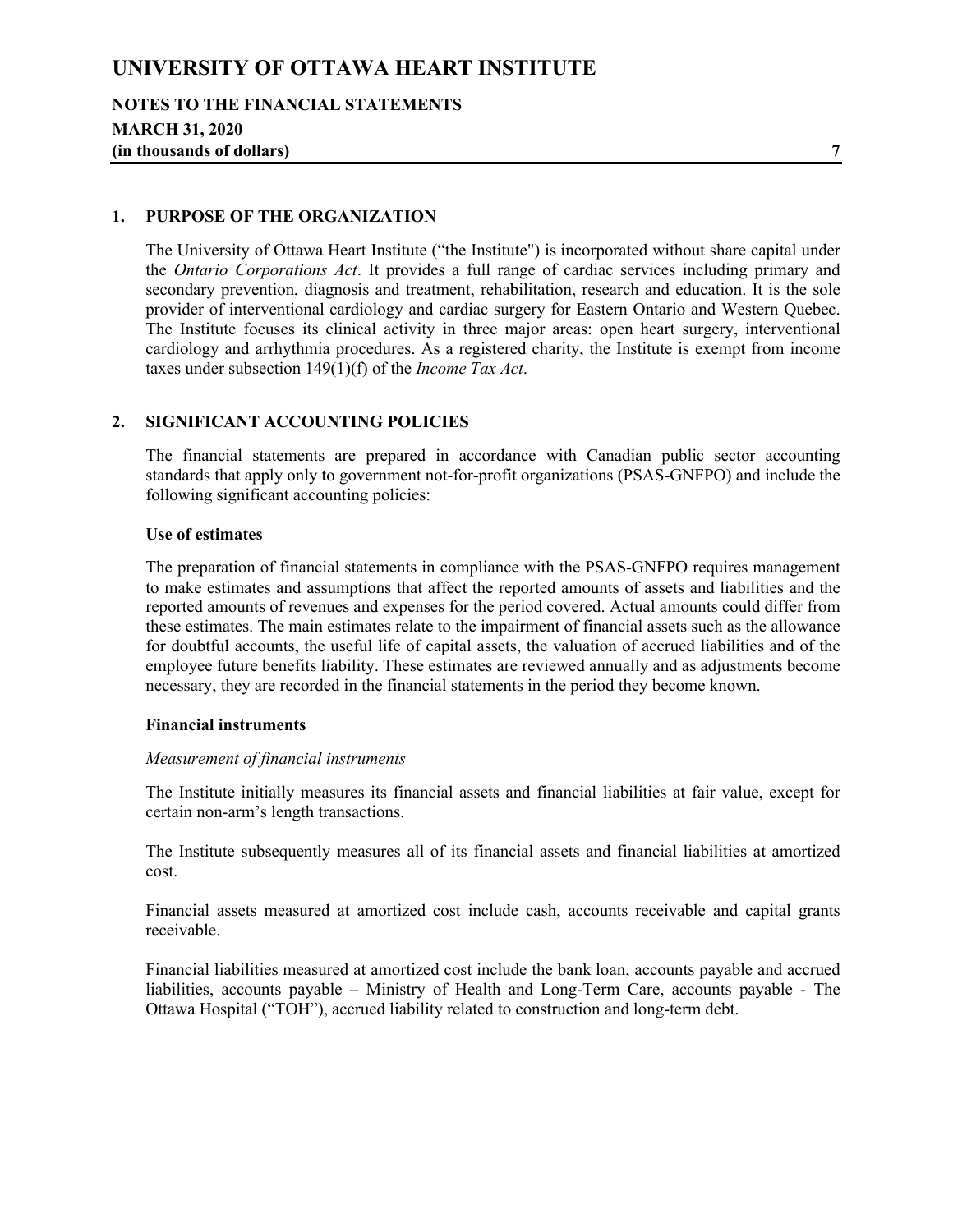**NOTES TO THE FINANCIAL STATEMENTS**

#### **MARCH 31, 2020 (in thousands of dollars)**

**8**

### **2. SIGNIFICANT ACCOUNTING POLICIES (continued)**

#### **Financial instruments (continued)**

#### *Impairment*

Financial assets measured at amortized cost are tested for impairment when there are indicators of possible impairment. The Institute determines whether a significant adverse change has occurred in the expected timing or amount of future cash flows from the financial asset. If this is the case, the carrying amount of the asset is reduced directly to the higher of the present value of the cash flows expected to be generated by holding the asset, and the amount that could be realized by selling the asset at the balance sheet date. The amount of the write-down is recognized in operations. The previously recognized impairment loss may be reversed to the extent of the improvement, provided it is no greater than the amount that would have been reported at the date of the reversal had the impairment not been recognized previously. The amount of the reversal is recognized in operations.

#### *Transaction costs*

Transaction costs related to financial instruments subsequently measured at amortized cost adjust the carrying amount of the financial asset or liability and are accounted for in the statement of operations using the straight-line method.

### **Contribution and capital grants receivable**

A contribution receivable is recognized as an asset when the amount to be received can be reasonably estimated and ultimate collection is reasonably assured**.**

Capital grants receivable are related to grants obtained for capital assets acquisitions or projects, which have been approved by the funder and are receivable by the Institute at year-end. Capital grants receivable are also being added to the deferred contributions related to capital assets and amortized in future years at the same rate as the rate of amortization of the related assets.

#### **Revenue recognition**

Under the *Health Insurance Act* and regulations thereto, the Institute is funded primarily by the Province of Ontario in accordance with the budget arrangements established by the Ministry of Health and Long-Term Care. Operating grants are recorded as revenue in the period to which they relate. Grants approved but not received at the end of an accounting period are accrued when the amount to be received can be reasonably estimated and ultimate collection is reasonably assured. Where a portion of a grant received relates to a future period, it is deferred and recognized in that subsequent period. These financial statements reflect funding arrangements approved by the Ministry with respect to the year ended March 31, 2020.

Some of the Institute's operational financing is part of certain programs managed by the Local Health Integrated Network (LHIN) and other funding agencies. The final operating revenue recorded under these programs can only be confirmed once the financial reports and statistics of the Institute have been reviewed by the funding agencies. Any adjustments required to these revenues following the funding agencies' review are recorded in the year they are determined.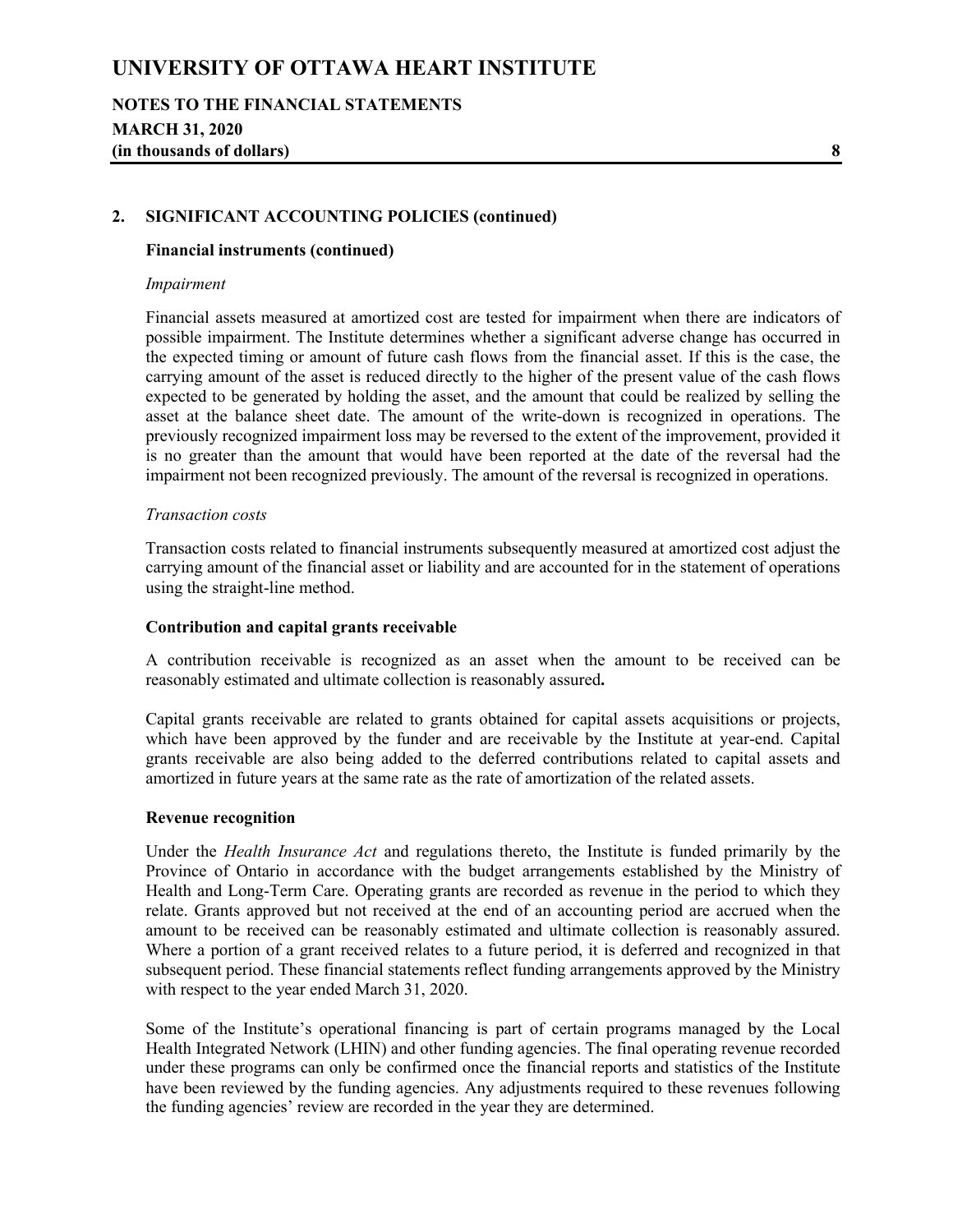#### **NOTES TO THE FINANCIAL STATEMENTS**

## **MARCH 31, 2020 (in thousands of dollars)**

### **2. SIGNIFICANT ACCOUNTING POLICIES (continued)**

#### **Revenue recognition (continued)**

The Institute follows the deferral method of accounting for contributions which include government grants and donations. Unrestricted contributions are recognized as revenue when received or receivable if the amount to be received can be reasonably estimated and collection is reasonably assured. Externally restricted contributions are recognized as revenue in the year in which the related expenses are incurred. Where a portion of a restricted contribution relates to a future period, it is deferred and recognized in the subsequent period. Contributions restricted for the purchase of capital assets are deferred and amortized as revenue in the statement of operations at a rate corresponding with the amortization rate for the related capital assets.

Revenues from patient services, preferred accommodation and other operating revenues and recoveries are recognized when the services are provided and when collection is reasonably assured.

#### **Contributed services**

A substantial number of volunteers contribute a significant amount of their time each year. Because of the difficulty of determining the fair value, contributed services are not recognized in the financial statements.

### **Inventories**

Inventories are valued at lower of cost and replacement cost, with cost being determined using the average cost basis.

#### **Capital assets and assets under capital lease**

Purchased capital assets and assets under capital lease are recorded at cost. Construction in progress is not amortized until the project is complete and the facilities come into use. Equipment is not amortized until it is ready to be used. Capital assets are amortized on a straight-line basis over the following periods:

| Buildings and building improvements | 20 years       |
|-------------------------------------|----------------|
| Diagnostic and operating equipment  | 5 to 15 years  |
| Network Infrastructure              | 10 to 20 years |

#### **Intangible assets and assets under capital lease**

Purchased intangible assets are recorded at cost and are amortized on a straight-line basis as follows:

| Software                         | 5 years  |
|----------------------------------|----------|
| <b>Health Information System</b> | 15 years |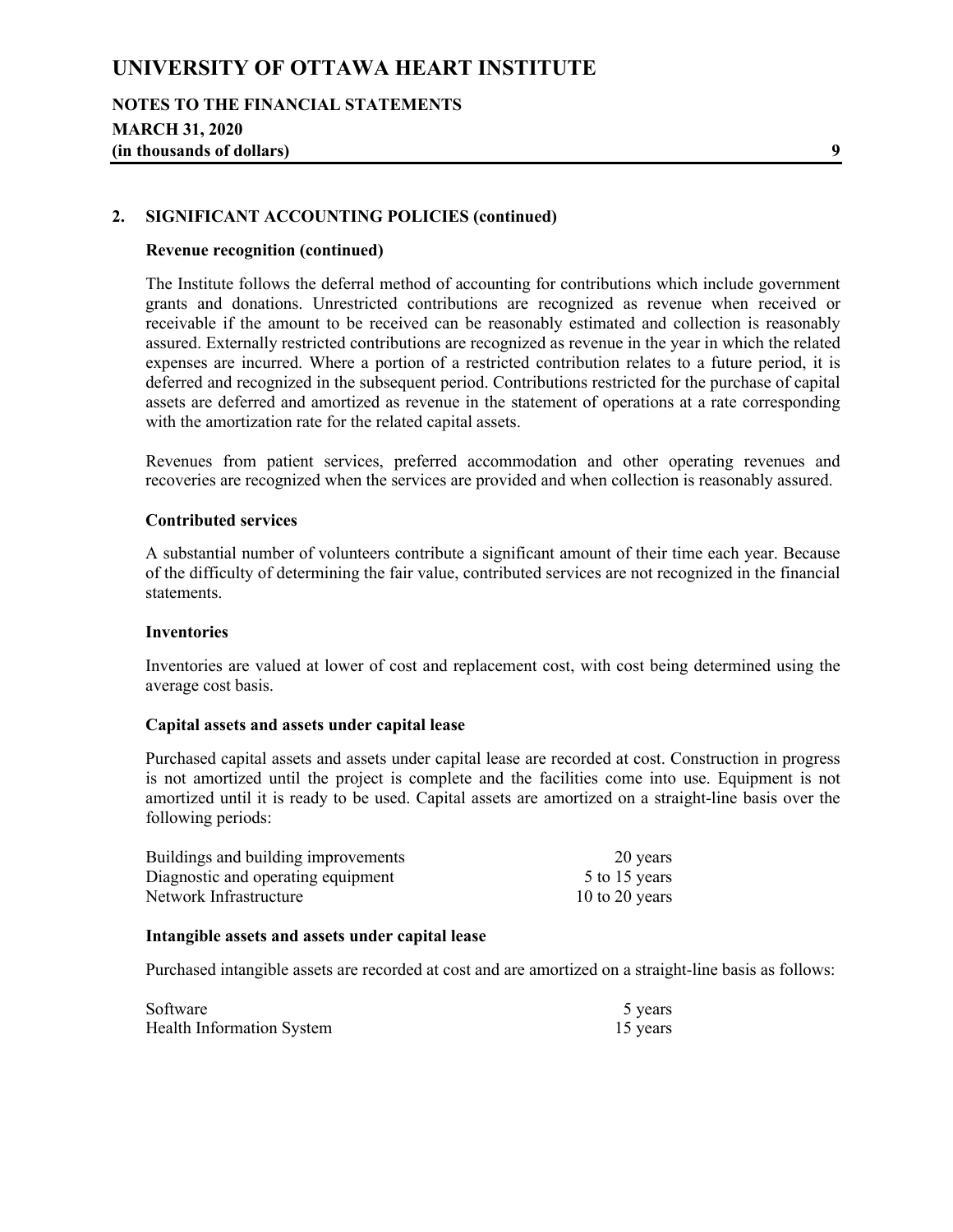**NOTES TO THE FINANCIAL STATEMENTS**

### **MARCH 31, 2020 (in thousands of dollars)**

### **2. SIGNIFICANT ACCOUNTING POLICIES (continued)**

#### **Write-down of capital assets**

When a capital asset no longer contributes to the Institute's ability to provide services, its carrying amount is written down to residual value, if any. The excess of its net carrying amount over any residual value is recognized as an expense in the statement of operations.

### **Employee future benefits**

#### *Pension plan*

Substantially all Institute employees are eligible to be members of the Hospitals of Ontario Pension Plan, which is a multi-employer defined benefit plan. The Institute considers the Plan as a defined contributions plan for accounting purposes since there is not sufficient information available to apply defined benefit pension plan accounting standards. Accordingly, the Institute's contributions to the Plan are recognized as expenses based on accounting standards for defined contributions plans.

### *Extended health, dental and life benefits*

The Institute provides defined retirement and other future benefits for substantially all retirees and employees. These future benefits include life insurance and health care benefits.

The Institute accrues its obligations for employee benefit plans as the employees render the services necessary to earn the benefits. The cost of non-pension post-retirement and post-employment benefits earned by employees is actuarially determined using the projected benefit method pro-rated on service and management's best estimate of retirement ages of employees and expected health care costs.

### *Extended health, dental and life benefits (continued)*

Adjustments arising from plan amendments, including past service costs, are recognized in the year that the plan amendments occur. Actuarial gains or losses are amortized over the expected average remaining service life of active employees.

#### *Compensated absences*

Compensation expense is accrued for all employees as entitlement to these payments is earned, in accordance with the Institute's benefit plans for vacation and sick leave.

### **Cash and cash equivalents**

The Institute's policy is to present bank balances under cash and cash equivalents, including bank overdrafts with balances that can fluctuate from being positive to overdrawn.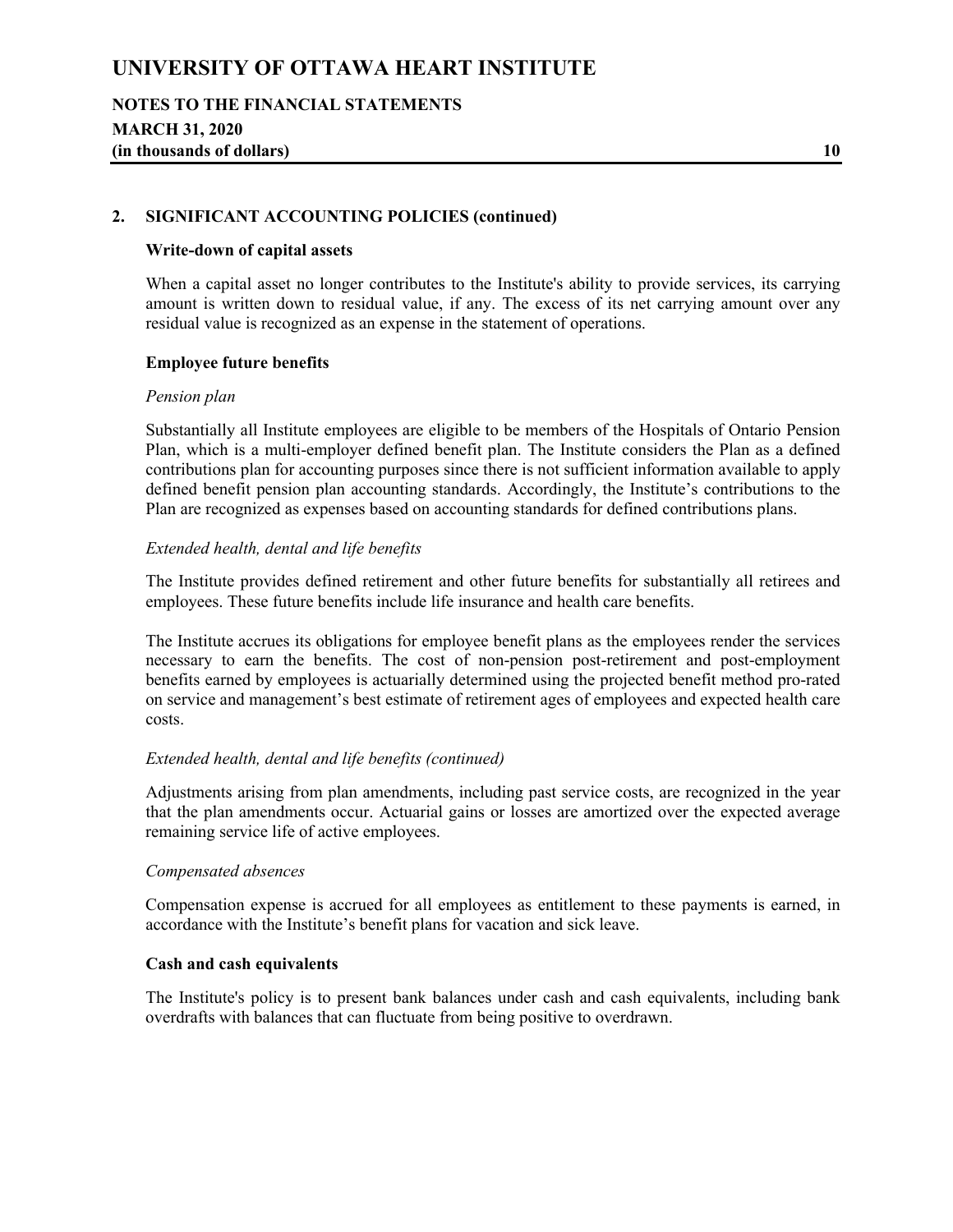## **NOTES TO THE FINANCIAL STATEMENTS MARCH 31, 2020 (in thousands of dollars) 11**

### **3. CAPITAL ASSETS AND ASSETS UNDER CAPITAL LEASE**

|                                      | Cost          | <b>Accumulated</b><br><b>Amortization</b> |              | 2020    |
|--------------------------------------|---------------|-------------------------------------------|--------------|---------|
| <b>Capital assets</b>                |               |                                           |              |         |
| Buildings and buildings improvements | \$<br>239,005 | \$<br>53,235                              | \$           | 185,770 |
| Diagnostic and operating equipment   | 67,276        | 47,630                                    |              | 19,646  |
| Network Infrastructure               | 786           | 236                                       |              | 550     |
| Construction in progress             | 254           |                                           |              | 254     |
|                                      | 307,321       | 101,101                                   |              | 206,220 |
| Assets under capital lease           |               |                                           |              |         |
| Operating equipment                  | 7,460         | 1,492                                     |              | 5,968   |
|                                      | \$<br>314,781 | \$<br>102,593                             | \$           | 212,188 |
|                                      |               |                                           |              |         |
|                                      |               | Accumulated                               |              |         |
|                                      | Cost          | Amortization                              |              | 2019    |
| Capital assets                       |               |                                           |              |         |
| Buildings and buildings improvements | \$<br>151,444 | \$<br>41,284                              | $\mathbb{S}$ | 110,160 |
| Diagnostic and operating equipment   | 57,541        | 42,372                                    |              | 15,169  |
| Network Infrastructure               | 786           | 157                                       |              | 629     |
| Construction in progress             | 72,552        |                                           |              | 72,552  |
|                                      | 282,323       | 83,813                                    |              | 198,510 |
| Assets under capital lease           |               |                                           |              |         |
| Operating equipment                  | 7,460         | 746                                       |              | 6,714   |
|                                      | \$<br>289,783 | \$<br>84,559                              | \$           | 205,224 |

The Institute entered into an agreement with a third-party construction company to build and finance the construction of a new building and the renovation of its existing facilities. The total estimated cost of the construction and interest component of this project was \$134,998 plus HST, which was primarily funded by the Ministry of Health and Long-Term Care and by the University of Ottawa Heart Institute Foundation. On January 18, 2020, the project achieved *Substantial Completion* (as defined in the project's agreement), and therefore the related assets were transferred from construction in progress to the appropriate capital asset categories and were amortized in the current fiscal year. All funds receivable by the Ministry of Health and Long-Term Care were received for this project.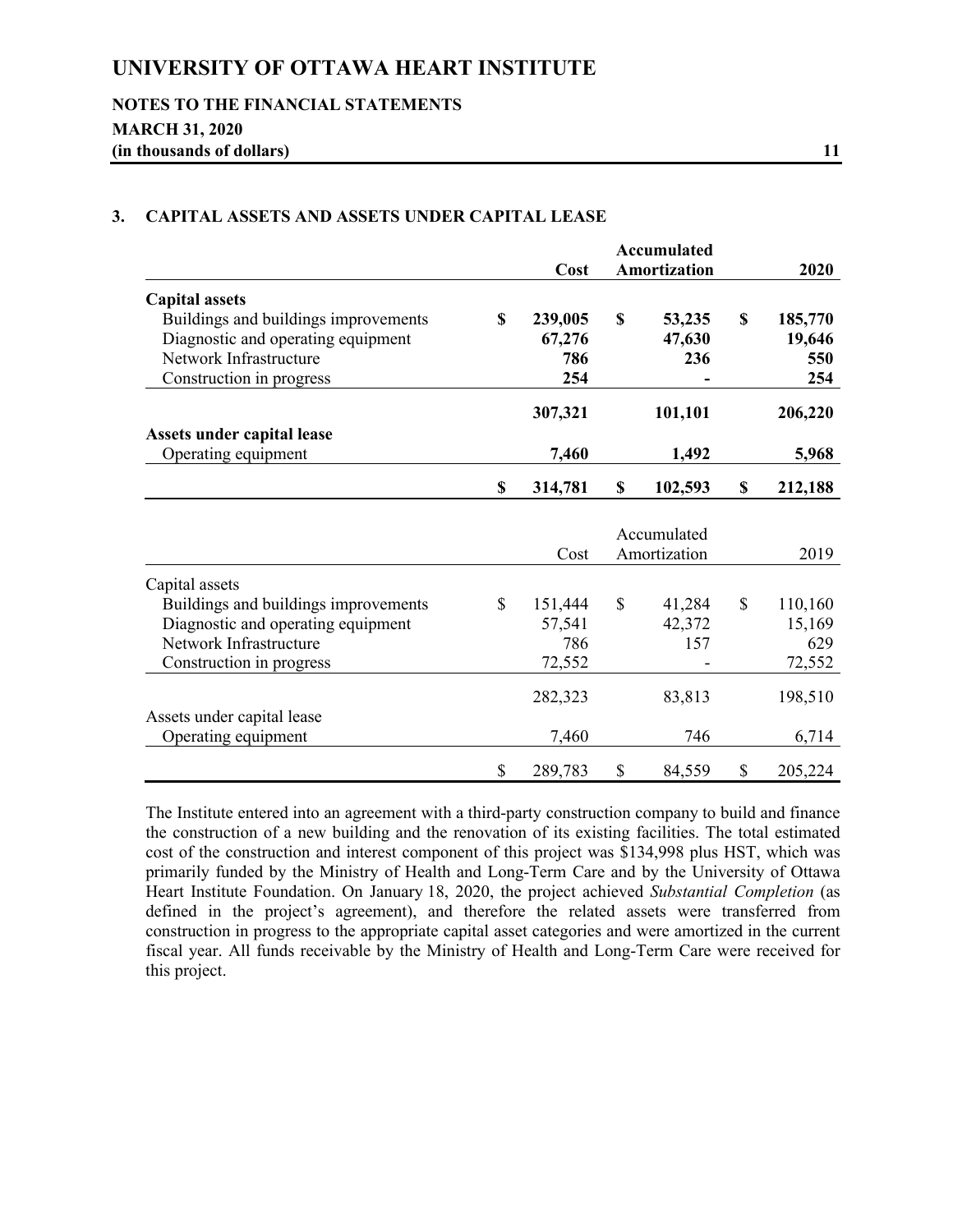## **NOTES TO THE FINANCIAL STATEMENTS MARCH 31, 2020 (in thousands of dollars)**

|                                  |    | Cost   | Accumulated<br>Amortization |    | 2020   |              | 2019   |
|----------------------------------|----|--------|-----------------------------|----|--------|--------------|--------|
| Intangible assets                |    |        |                             |    |        |              |        |
| Software                         | \$ | 894    | \$<br>537                   | S  | 357    | S            | 536    |
| <b>Health Information System</b> |    | 10,219 | 681                         |    | 9,538  |              |        |
| Health Information System in     |    |        |                             |    |        |              |        |
| development                      |    |        |                             |    |        |              | 9,661  |
|                                  | S  | 11,113 | \$<br>1,218                 | \$ | 9,895  | $\mathbb{S}$ | 10,197 |
| Assets under capital lease       |    |        |                             |    |        |              |        |
| Health Information System        |    | 1,973  | 132                         |    | 1,841  |              |        |
|                                  | S  | 13,086 | \$<br>1,350                 | S  | 11,736 | \$.          | 10,197 |

## **4. INTANGIBLE ASSETS AND ASSETS UNDER CAPITAL LEASE**

#### **5. BANK LOAN**

On October 31, 2019 the Institute repaid their operating line of credit with a pre-approved term loan of \$15,000, with an interest rate fixed through a SWAP contract at 3.07% and maturing on October 31, 2024.

The Institute also has an overdraft lending agreement with the Toronto Dominion Bank for an amount of \$500 for the purpose of financing a Letter of Credit for the City of Ottawa in connection with the construction in progress. This operating loan is repayable on demand, bears interest at prime rate minus 0.75% and is secured by a general security agreement. This operating loan was not used by the Institute as of March 31, 2020.

## **6. EMPLOYEE FUTURE BENEFITS AND PENSION PLAN**

#### *Extended health, dental and life benefits*

The Institute offers a defined benefit plan which provides extended health care and dental insurance benefits to certain of its employees. This coverage is extended to the post-retirement period. The most recent complete actuarial valuation of employee future benefits was completed as at March 31, 2020. The next scheduled valuation will be as at March 31, 2021.

As The Ottawa Hospital (TOH) manages all human resources functions for the Institute, the Institute's employees are offered the same future benefits as are offered to the employees of TOH and are included in the overall calculation of estimated future benefits. The Institute's share of the employee future benefits is calculated using the Institute's management best estimate.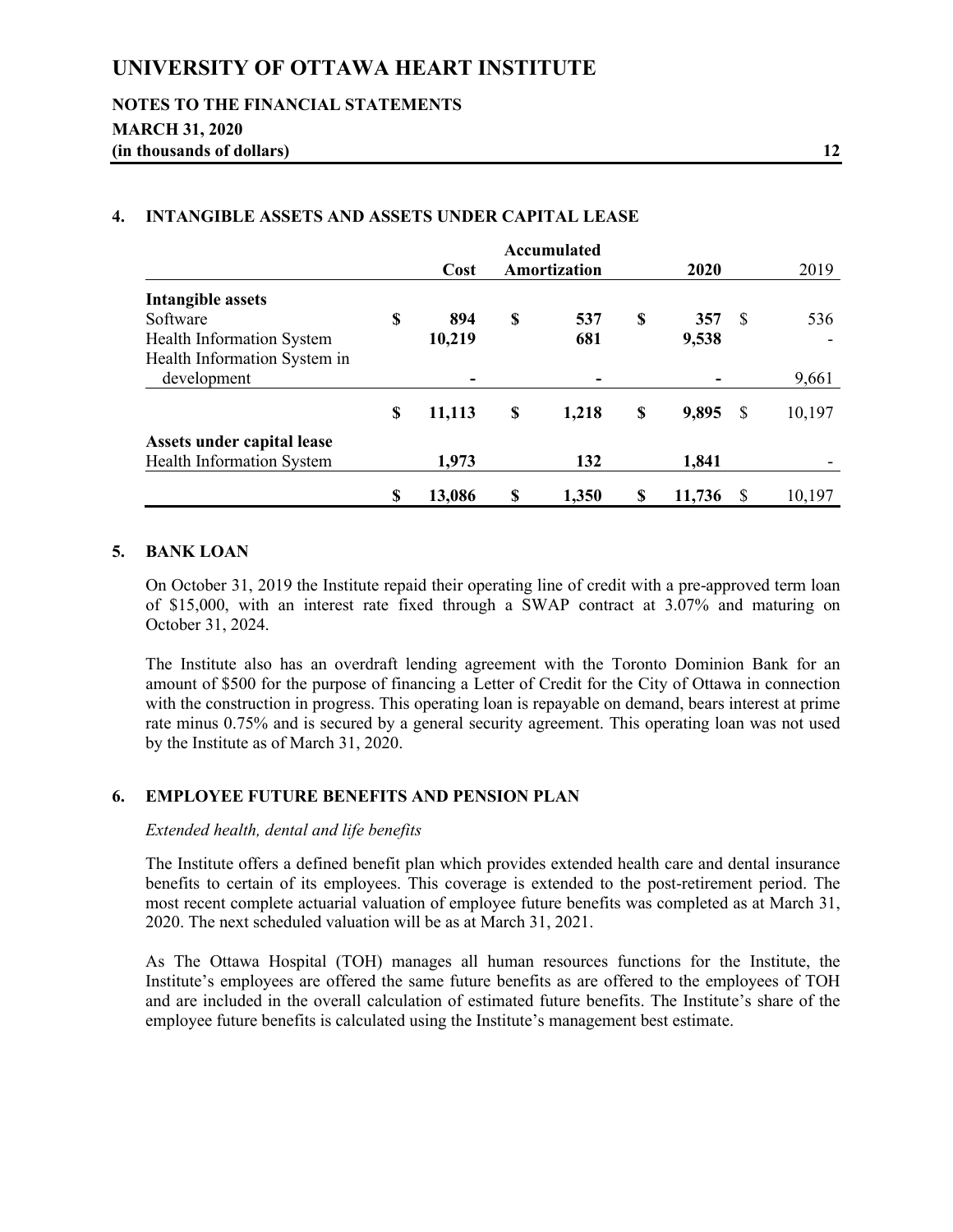### **NOTES TO THE FINANCIAL STATEMENTS**

| <b>MARCH 31, 2020</b>     |  |  |
|---------------------------|--|--|
| (in thousands of dollars) |  |  |

## **6. EMPLOYEE FUTURE BENEFITS AND PENSION PLAN (continued)**

As at March 31, 2020, the Institute's estimated extrapolated liability associated with the employee future benefits plan is as follows:

|                                                             | 2020           | 2019           |
|-------------------------------------------------------------|----------------|----------------|
| Accrued benefit obligation<br>Unamortized experience losses | 5.754 S<br>512 | 5.738<br>(303) |
| Employee future benefits liability                          | 6.266          | 5.435          |

The Institute's defined benefit plan for employee future benefits is not funded, resulting in a plan deficit equal to the accrued benefit obligation.

The significant actuarial assumptions used in measuring the Institute's accrued benefit obligation are as follows:

|                                                      | 2020       | 2019         |
|------------------------------------------------------|------------|--------------|
| Discount rate $-$ accrued benefit obligation         | $3.29\%$   | 3.18%        |
| Dental cost increases                                | $3.50\%$   | 3.50%        |
| Extended health care cost increases <sup>*</sup>     | 7.50%      | 7.50%        |
| Expected average remaining service life of employees | 17.1 years | $17.6$ years |

\* Decreasing by 0.5% per annum to an ultimate rate of 4.50%.

The employee future benefits liability increased by \$831 for the year ended March 31, 2020 (2019: increased by \$185). This amount is included in the salaries and benefits expense in the statement of operations and is comprised of the following:

|                                   | 2020              | 2019  |
|-----------------------------------|-------------------|-------|
| Balance, beginning of year        | \$<br>5,435<br>-8 | 5,250 |
| Current service cost              | 961               | 311   |
| Interest cost                     | 202               | 188   |
| Benefits paid                     | (351)             | (336) |
| Amortization of experience losses | 19                | 22    |
|                                   | 831               | 185   |
| Balance, end of year              | \$<br>6,266<br>S  | 5,435 |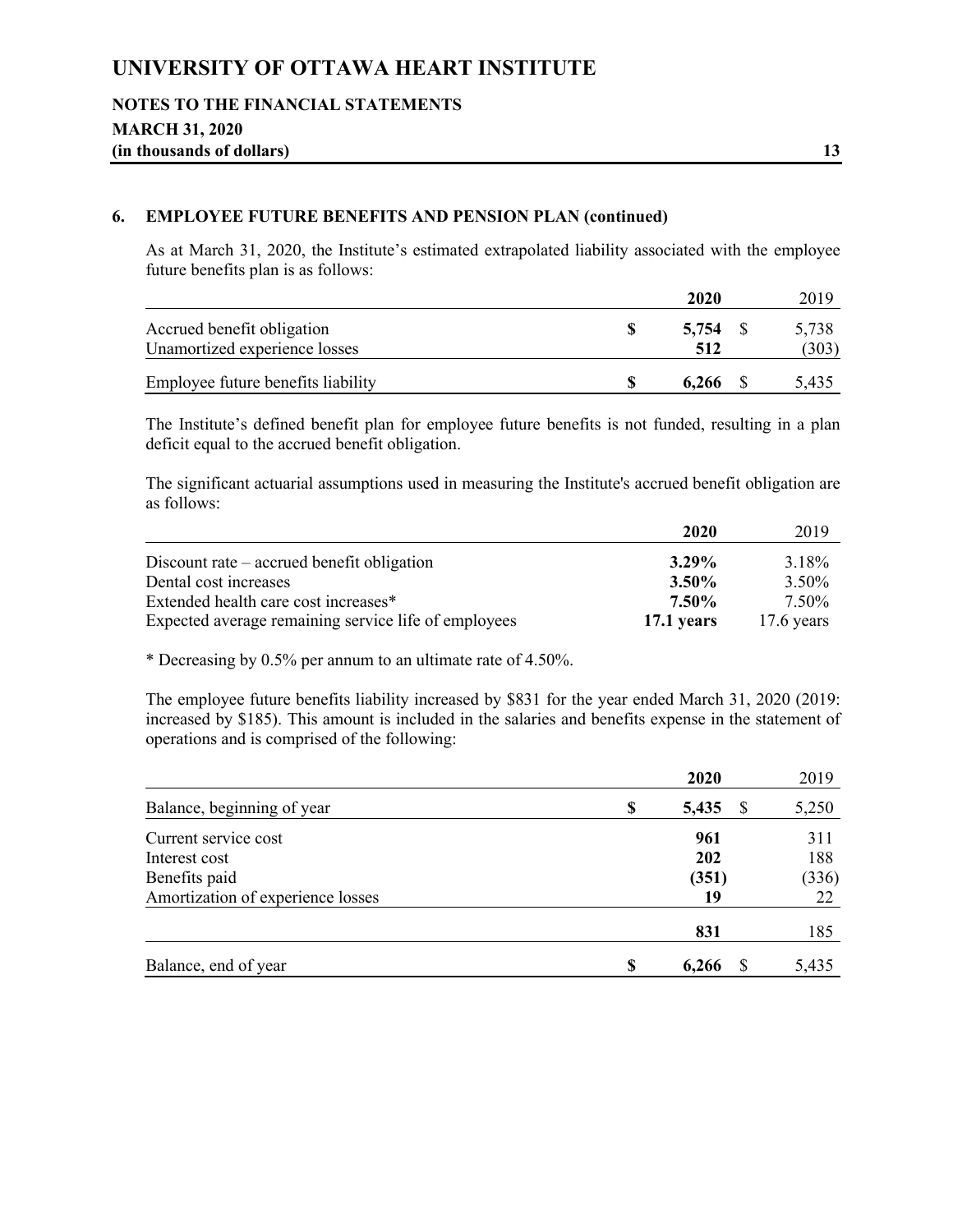## **NOTES TO THE FINANCIAL STATEMENTS**

### **MARCH 31, 2020 (in thousands of dollars)**

### **6. EMPLOYEE FUTURE BENEFITS AND PENSION PLAN (continued)**

### *Hospital of Ontario Pension Plan*

Substantially all of the employees of the Institute are members of the Hospital of Ontario Pension Plan (the "Plan"), which is a multi-employer defined benefit pension plan available to all eligible employees of the participating members of the Ontario Hospital Association. Contributions to the Plan made during the year by the Institute for the benefit of its employees amounted to \$6,182 (2019: \$6,025) and are included in the salaries and benefits expense in the statement of operations.

Variances between actuarial funding estimates and actual experience may be material and differences are generally funded by the participating members. The most recent actuarial valuation of the Plan as at December 31, 2017 indicates that the Plan is fully funded.

### **7. DEFERRED CONTRIBUTIONS RELATED TO CAPITAL ASSETS**

Deferred contributions related to capital assets represent unamortized amount of donations and grants restricted for the purchase of capital assets. The amortization of capital contributions is recorded as revenue in the statement of operations at a rate corresponding to the amortization rate of the related capital assets.

|                                                   | 2020                   | 2019              |
|---------------------------------------------------|------------------------|-------------------|
| Buildings and buildings improvements<br>Equipment | $176,873$ \$<br>22,061 | 164,267<br>15,626 |
|                                                   | 198,934                | 179,893           |

Changes in the deferred contributions for capital assets during the year are as follows:

|                                                         |    | 2020      | 2019    |
|---------------------------------------------------------|----|-----------|---------|
| Balance, beginning of year                              | \$ | 179,893   | 165,166 |
| Plus: Contributions received                            |    | 33,376    | 25,642  |
| Less: Contributions applied to cover equipment expenses |    | (280)     | (1,700) |
| Less: Amortization of capital contributions to revenue  |    | (14, 055) | (9,215) |
| Balance, end of year                                    | S  | 198,934   | 179,893 |

During the year, a contribution of \$298 was received for the Health Infrastructure Fund (HIRF). In light of the unprecedented and exceptional circumstances related to COVID-19, the Institute was unable to spend \$38 of the total contribution. It was deferred and will be used for the same purpose as the original funding in the year ending March 31, 2021.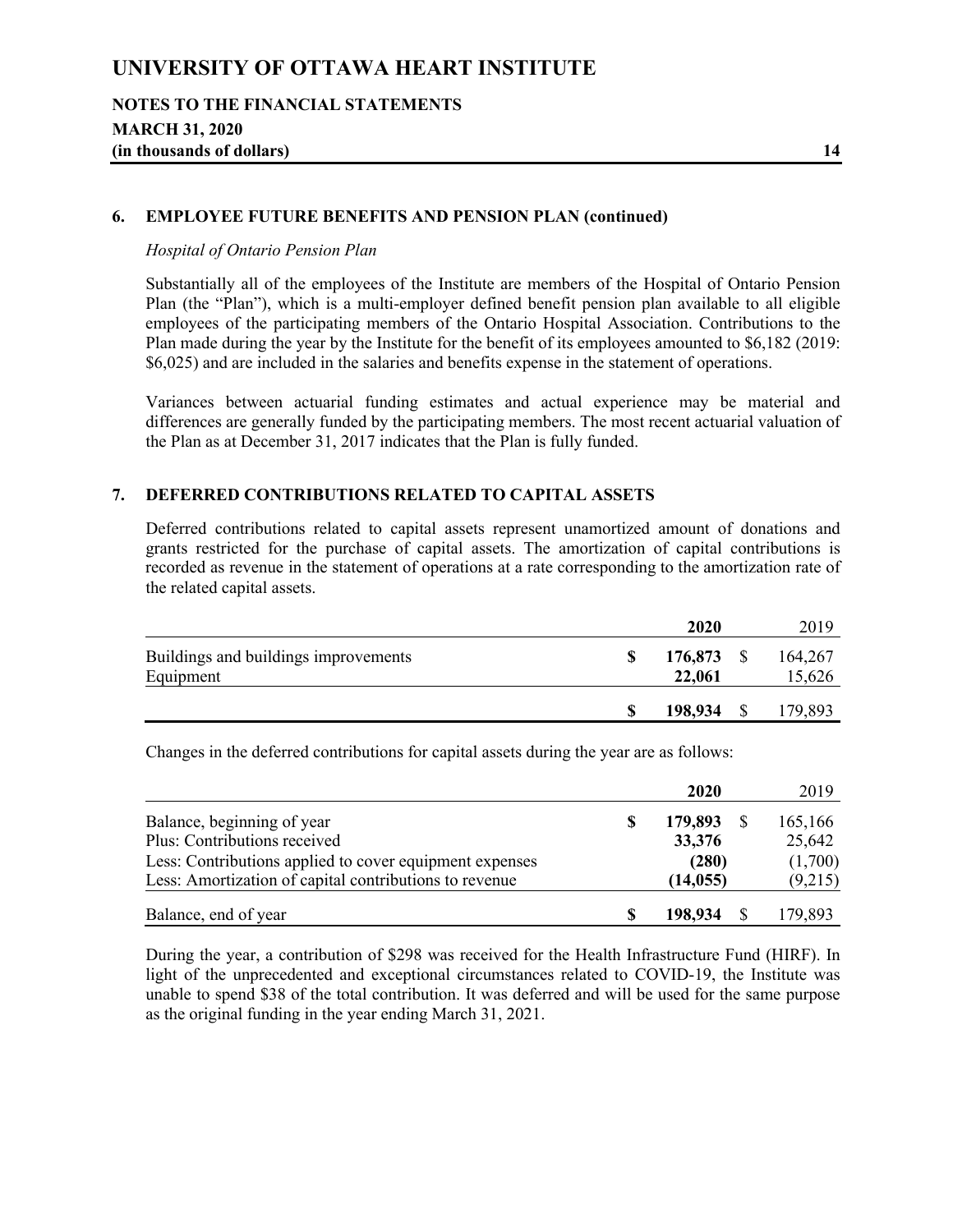**NOTES TO THE FINANCIAL STATEMENTS**

## **MARCH 31, 2020**

**(in thousands of dollars) 15**

### **8. LONG-TERM DEBT**

|                                                                                                                                                                            |   | 2020       | 2019  |
|----------------------------------------------------------------------------------------------------------------------------------------------------------------------------|---|------------|-------|
| Term loan secured by a general security agreement $-$<br>2.23%, maturing on March 27, 2025, payable in monthly<br>instalments of \$93, principal and interest              | S | $5,281$ \$ | 6,267 |
| Term loan - interest rate fixed through a SWAP contract at<br>3.07%, maturing on October 31, 2024, payable in monthly<br>instalments of \$125, principal plus interest (a) |   | 14,375     |       |
|                                                                                                                                                                            |   | 19,656     | 6,267 |
| Current portion of long-term debt                                                                                                                                          |   | (2,508)    | (986) |
|                                                                                                                                                                            | S | 17,148     | 5,281 |

Long-term debt estimated principal repayments and renewable balance over the next years are as follows:

|      | Payable           | Renewable                        |
|------|-------------------|----------------------------------|
| 2021 | \$<br>2,508       | - \$<br>$\overline{\phantom{a}}$ |
| 2022 | 2,531             | $\overline{\phantom{a}}$         |
| 2023 | 2,554             | $\overline{\phantom{0}}$         |
| 2024 | 2,578             | $\overline{\phantom{0}}$         |
| 2025 | 1,985             | 7,500                            |
|      | \$<br>$12,156$ \$ | 7,500                            |

(a) The Institute has entered into a \$15,000 term loan with Scotiabank on October 31, 2019. This term loan is secured by a general security agreement. The variable interest as at March 31, 2020 was 1.52% and is fixed through an interest rate swap at 3.07%. As at March 31, 2020 the SWAP contract showed an accumulated unrealized loss of \$1,075.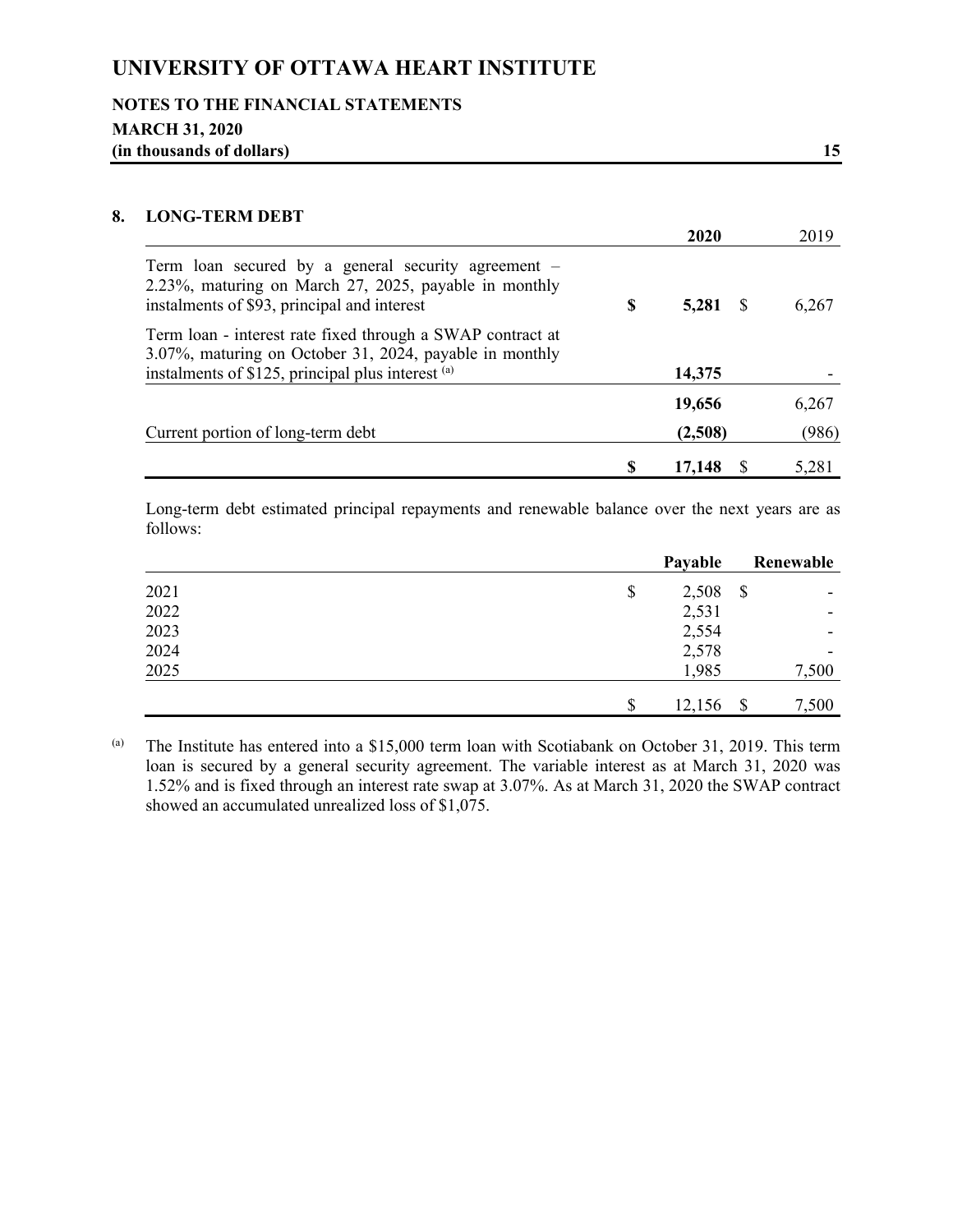**NOTES TO THE FINANCIAL STATEMENTS**

## **MARCH 31, 2020 (in thousands of dollars) 16**

## **9. OBLIGATION UNDER CAPITAL LEASE**

|                                                                                                                                                                                                                                                                                                            |    | 2020        | 2019  |
|------------------------------------------------------------------------------------------------------------------------------------------------------------------------------------------------------------------------------------------------------------------------------------------------------------|----|-------------|-------|
| Imaging equipment lease contract with a net book value of<br>$$5,968 - 5.45\%$ , maturing in April 2028 after a renewable<br>period of five years, payable in monthly instalments of \$82<br>until April 2023 and of \$79 from May 2023 to April 2028,<br>with a purchase option at maturity of one dollar | \$ | -S<br>6,293 | 6,816 |
| Software license contract for the Health Information System<br>with a net book value of $$1,841 - 3.14\%$ , maturing in August<br>2024, payable in monthly instalments of \$36, with ownership<br>automatically transferred to the Institute at the end of the                                             |    |             |       |
| contract at no cost.                                                                                                                                                                                                                                                                                       |    | 1,784       |       |
|                                                                                                                                                                                                                                                                                                            |    | 8,077       | 6,816 |
| Current portion of obligation under capital lease                                                                                                                                                                                                                                                          |    | (1,041)     | (625) |
|                                                                                                                                                                                                                                                                                                            | S  | 7,036       | 6,191 |

Future minimum lease payments of the obligation under capital lease for the next years are as follows:

| 2021                             | \$<br>1,418 |
|----------------------------------|-------------|
| 2022                             | 1,418       |
| 2023                             | 1,418       |
| 2024                             | 1,383       |
| 2025                             | 1,128       |
| Other                            | 2,922       |
|                                  | 9,687       |
| Interest included in instalments | 1,610       |
|                                  | \$<br>8,077 |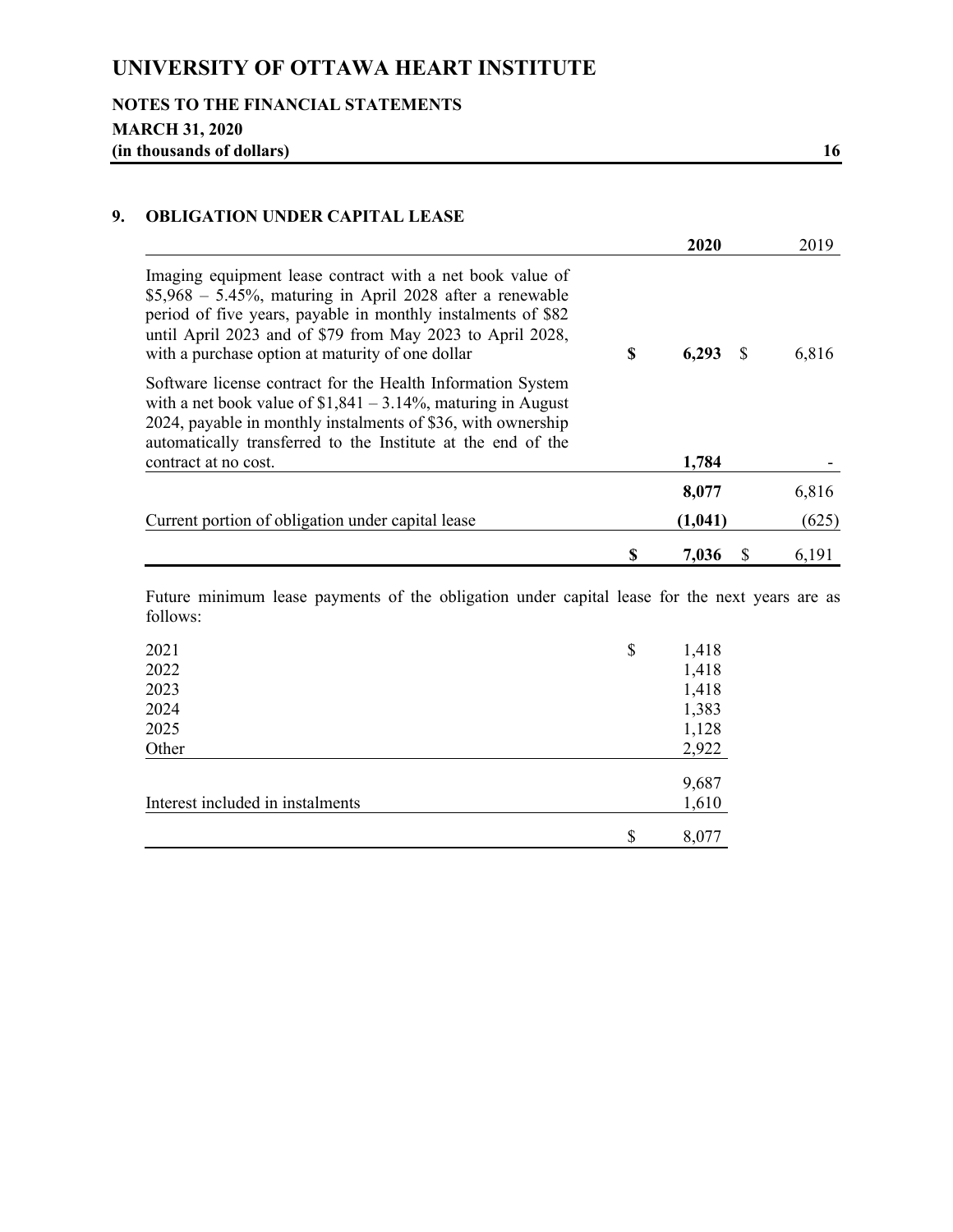## **NOTES TO THE FINANCIAL STATEMENTS**

## **MARCH 31, 2020 (in thousands of dollars)**

## **10. INVESTMENT IN CAPITAL ASSETS AND ASSETS UNDER CAPITAL LEASE**

a. Investment in capital assets and assets under capital lease is calculated as follows:

|                                                  | 2020          | 2019    |
|--------------------------------------------------|---------------|---------|
| Capital grants receivable                        | \$<br>\$<br>۰ | 46,055  |
| Capital assets and assets under capital lease    | 212,188       | 205,224 |
| Intangible assets and assets under capital lease | 11,736        | 10,197  |
|                                                  | 223,924       | 261,476 |
| Financed by:                                     |               |         |
| Bank loan                                        |               | 3,200   |
| Deferred contributions related to capital assets | 198,934       | 179,893 |
| Long-term debt                                   | 19,656        | 6,267   |
| Obligation under capital lease                   | 8,077         | 6,816   |
| Accrued liability related to construction        |               | 50,808  |
| Net investment in capital assets and assets      |               |         |
| under capital lease, end of year                 | \$<br>(2,743) | 14,492  |

b. Net change in investment in capital assets and assets under capital lease is calculated as follows:

|                                                                   |    | 2020           | 2019      |
|-------------------------------------------------------------------|----|----------------|-----------|
| Recognition of capital grants receivable                          | \$ | $(46, 055)$ \$ | 15,028    |
| Acquisition of capital assets and assets under capital lease      |    | 24,998         | 28,105    |
| Acquisition of intangible assets and asset under capital lease    |    | 2,531          | 7,934     |
| Amount funded by deferred contributions related to capital assets |    |                |           |
| received or receivable                                            |    | (33,376)       | (25, 642) |
| Amounts funded by capital lease:                                  |    |                |           |
| Additions                                                         |    | (1,973)        | (195)     |
| Repayment                                                         |    | 712            | 644       |
| Amounts funded by long-term debt and bank loan:                   |    |                |           |
| Proceeds                                                          |    | (15,000)       | (2,000)   |
| Repayment                                                         |    | 4,811          | 965       |
| Amounts funded by accrued liability related to construction       |    | 50,808         | (19,781)  |
| Contributions applied to cover equipment expense                  |    | 280            | 1,700     |
| Amortization of deferred contributions related to capital assets  |    | 14,055         | 9,215     |
| Amortization of capital assets and assets under capital lease     |    | (18, 034)      | (12,095)  |
| Amortization of intangible assets and assets under capital lease  |    | (992)          | (179)     |
|                                                                   | S  | (17, 235)      | 3,699     |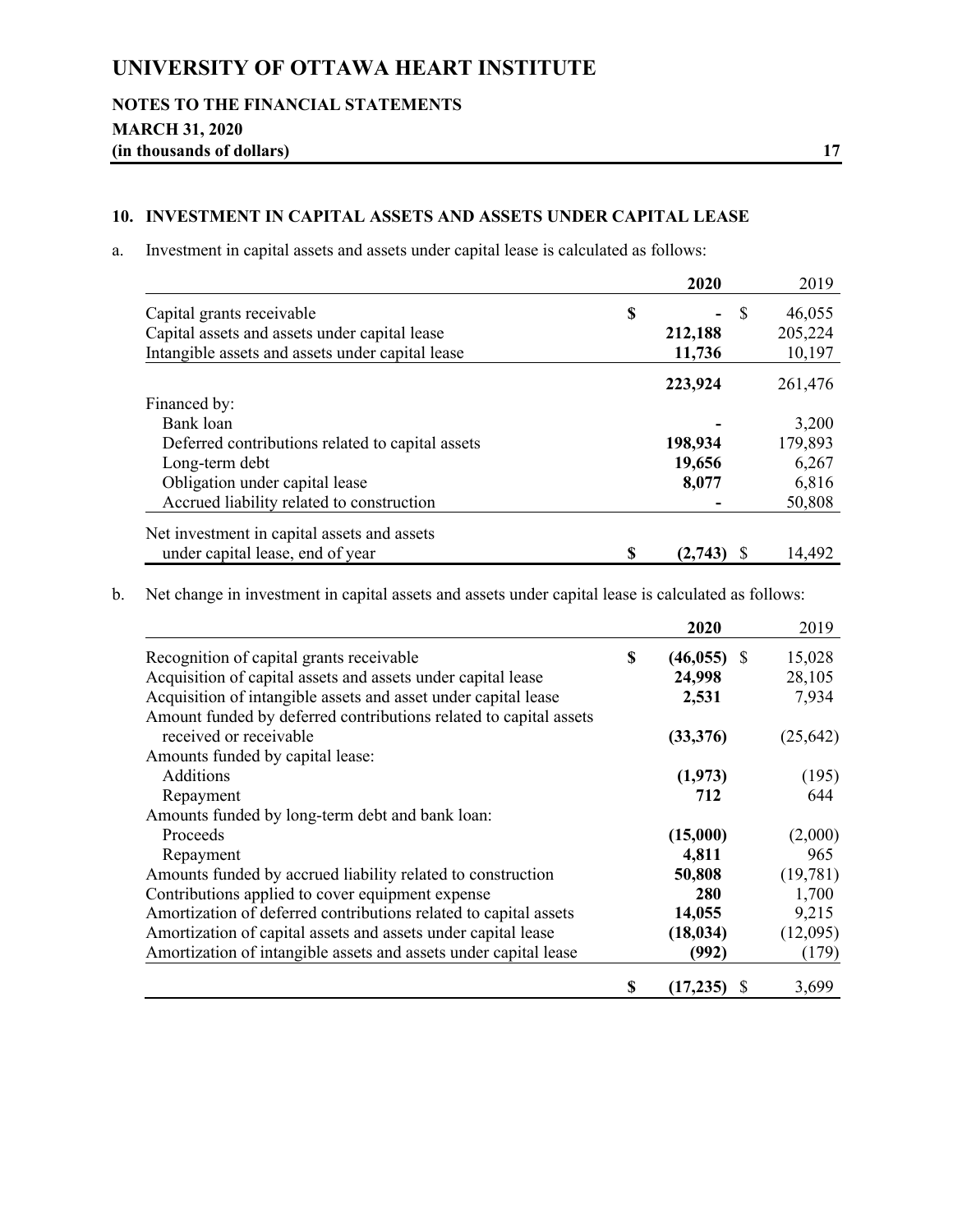## **NOTES TO THE FINANCIAL STATEMENTS MARCH 31, 2020 (in thousands of dollars)**

## **2020** 2019 Accounts receivable **\$ (17,536)** \$ 7,010 Inventories **(201)** 959 Prepaid expenses **(203)** 151 Accounts payable and accrued liabilities **7,982** (3,212) Accounts payable – Ministry of Health and Long-Term Care **(202)** 73 Accounts payable – The Ottawa Hospital **852** (804) **Net change in non-cash working capital \$ (9,308)** \$ 4,177

## **11. NET CHANGE IN NON-CASH WORKING CAPITAL ITEMS**

### **12. RISK MANAGEMENT**

The Institute is exposed to a variety of financial risks including credit, interest rate and liquidity risks. The Institute's overall risk management program focuses on the unpredictability of financial markets and seeks to minimize potential adverse effects on the Institute's financial performance.

#### **Credit risk**

Credit risk is the risk that one party to a financial instrument will cause a financial loss for the other party by failing to discharge an obligation. The Institute's main credit risks relate to its accounts receivable. The Institute provides credit to its patients in the normal course of its operations.

The Institute is exposed to credit risk in the event of non-payment by patients for non-insured services and services provided to non-resident patients. This risk is common to hospitals as they are required to provide care for patients regardless of their ability to pay for services.

The Institute establishes allowances for doubtful accounts while keeping in mind the specific credit risk of patients and their historic tendencies and economic situation. Approximately 47% of the total accounts receivable is to be received from insurers and patients, 11% from the Ministry of Health and Long-Term Care, 27% related to harmonized sales tax receivable and 15% from other organizations. The Institute considers that no significant risk arises from that situation.

At March 31, 2020, the following patients accounts receivable were outstanding:

|                                 |    | 30 days |      | 60 days |             | 90 days |      | Over<br>90 days | 2020<br><b>Total</b> |    | 2019<br>Total |
|---------------------------------|----|---------|------|---------|-------------|---------|------|-----------------|----------------------|----|---------------|
| Patients accounts<br>Receivable |    |         |      |         |             |         |      |                 |                      |    |               |
| balances<br>Less:               | \$ | 1,992   | - \$ | 3,501   | $\mathbf S$ | 1,556   | - \$ | 6,996<br>- S    | 14,045               | -S | 8,334         |
| allowances                      |    | (139)   |      | (151)   |             | (56)    |      | (484)           | (830)                |    | (761)         |
| Net                             | S  | 1,853   |      | 3,350   |             | 1,500   |      | 6,512           | 13,215               |    | 7,573         |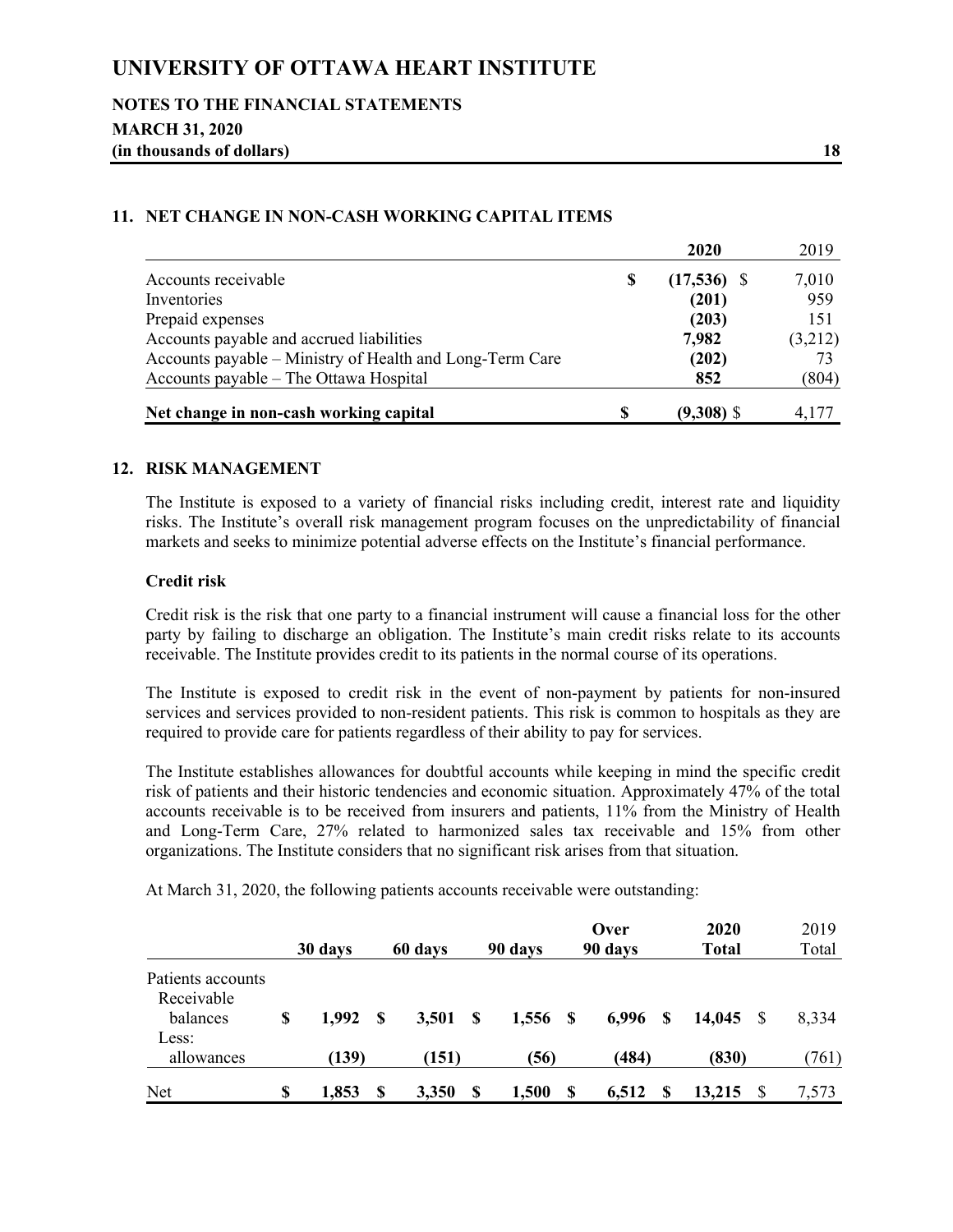**NOTES TO THE FINANCIAL STATEMENTS**

### **MARCH 31, 2020 (in thousands of dollars)**

### **12. RISK MANAGEMENT (continued)**

#### **Interest rate risk**

Interest rate risk is the risk that the fair value or future cash flows of a financial instrument will fluctuate because of changes in market interest rates. The Institute is exposed to interest risk on its fixed and floating interest rate financial instruments. Fixed-rate instruments subject the Institute to a fair value risk while the floating-rate instruments subject it to a cash flow risk.

To manage its interest rate risk, the Institute has entered into an interest rate swap agreement as described in Note 8. Consequently, the Institute's long-term debt bears a fixed interest rate and, as a result, the risk exposure is minimal.

For the Institute's bank loan and balance due to TOH bearing a variable interest rate, the Institute's interest risk exposure is function of the changes of the underlying variable. However, a variation of 1% of the variable would not have a significant effect on the net earnings and financial position of the Institute.

#### **Liquidity risk**

Liquidity risk is the risk the Institute will not be able to meet its financial obligations when they come due. The Institute manages its liquidity risk by forecasting cash flows from operations and anticipating investing and financing activities and maintaining credit facilities to ensure it has sufficient available funds to meet current and foreseeable financial requirements.

|                                 | Up to<br>6 months |        |    |                          |    | More than<br>6 months<br>and up to<br>1 year |      | More than<br>1 year and<br>up<br>to 5 years |      | More than<br>5 years |        | 2020<br><b>Total</b> |  | 2019<br>Total |
|---------------------------------|-------------------|--------|----|--------------------------|----|----------------------------------------------|------|---------------------------------------------|------|----------------------|--------|----------------------|--|---------------|
|                                 |                   |        |    |                          |    |                                              |      |                                             |      |                      |        |                      |  |               |
| Bank loan                       | <b>S</b>          |        | \$ | $\overline{\phantom{0}}$ | -S |                                              | - \$ | $\overline{a}$                              | - \$ |                      | $-$ \$ | 3,200                |  |               |
| Accounts payable<br>and accrued |                   |        |    |                          |    |                                              |      |                                             |      |                      |        |                      |  |               |
| liabilities                     |                   | 17,940 |    | 2,309                    |    | 4,045                                        |      | 361                                         |      | 24,655               |        | 16,673               |  |               |
| Accounts payable -              |                   |        |    |                          |    |                                              |      |                                             |      |                      |        |                      |  |               |
| <b>MOHLTC</b>                   |                   | 2,570  |    |                          |    |                                              |      |                                             |      | 2,570                |        | 2,772                |  |               |
| Due to TOH                      |                   | 5,535  |    |                          |    |                                              |      |                                             |      | 5,535                |        | 4,683                |  |               |
| Long-term debt                  |                   | 1,240  |    | 1,269                    |    | 17,147                                       |      |                                             |      | 19,656               |        | 6,267                |  |               |
| Obligation under                |                   |        |    |                          |    |                                              |      |                                             |      |                      |        |                      |  |               |
| capital lease                   |                   | 515    |    | 527                      |    | 4,352                                        |      | 2,683                                       |      | 8,077                |        | 6,816                |  |               |
| Accrued liability               |                   |        |    |                          |    |                                              |      |                                             |      |                      |        |                      |  |               |
| related to                      |                   |        |    |                          |    |                                              |      |                                             |      |                      |        |                      |  |               |
| construction                    |                   |        |    |                          |    |                                              |      |                                             |      |                      |        | 50,808               |  |               |
|                                 | \$                | 27,800 | S  | 4,105                    | S  | 25,544                                       | -S   | 3,044                                       | \$   | 60,493               | \$     | 91,219               |  |               |

As at March 31, 2020, the Institute had the following financial liabilities with the following due dates: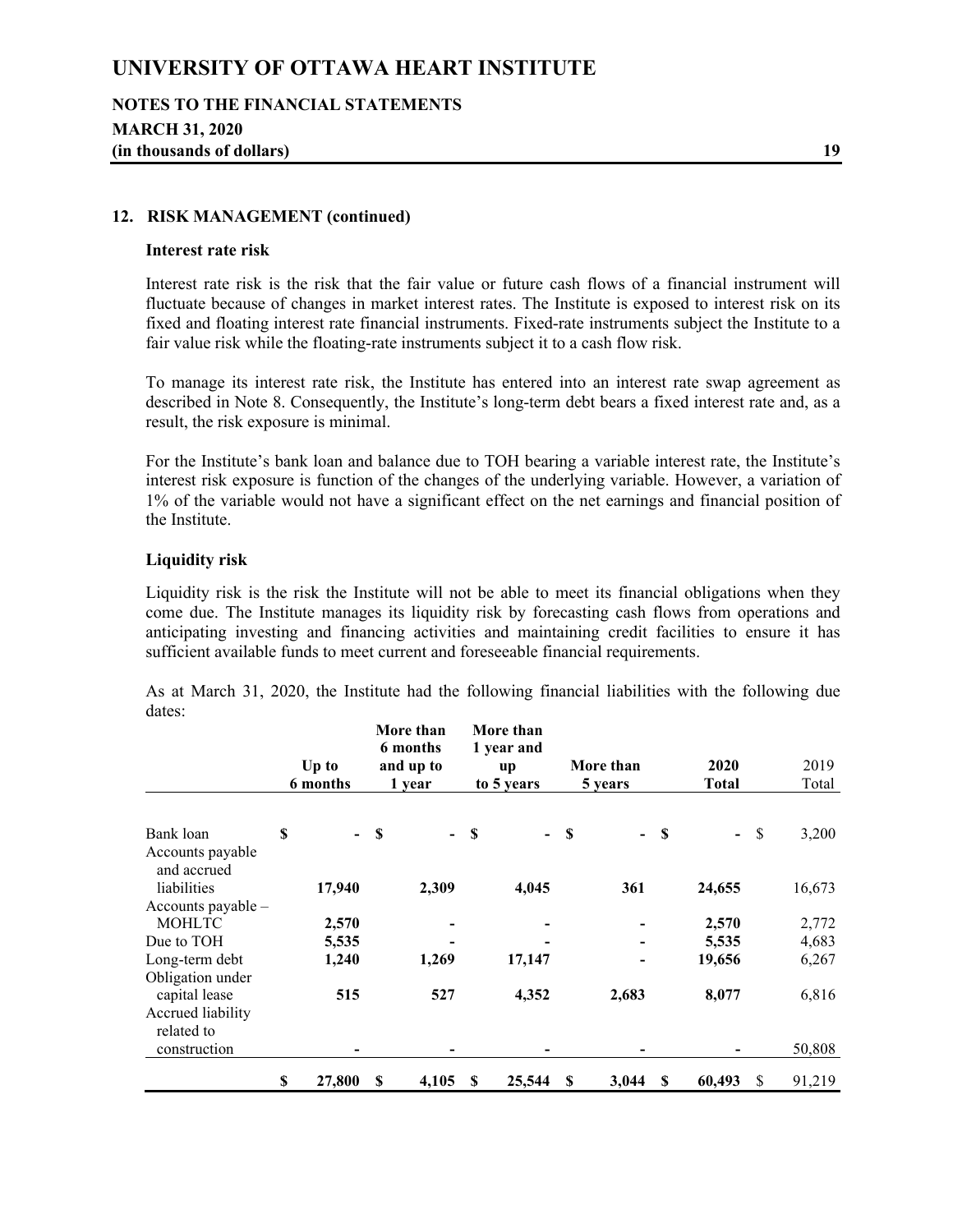**NOTES TO THE FINANCIAL STATEMENTS**

### **MARCH 31, 2020 (in thousands of dollars)**

### **13. ECONOMIC INTERESTS**

The following transactions are considered to be in the normal course of operations and are measured at the exchange amount.

### **The Ottawa Hospital**

The Institute has an economic interest in TOH due to the relationship between the Institute and TOH. The Institute has entered into service agreements with TOH where several services such as laboratory services, facilities and administrative support are provided by TOH. Therefore, the services rendered by TOH are currently essential to the Institute's operational activities. The service agreement is in effect until March 31, 2021 and each service level agreement is negotiated annually at fair market value per service rendered and based on the volume of activities. During the year, the Institute made total payments to TOH under the service agreements in the amount of \$21,295 (2019: \$22,299).

Furthermore, the land used by the Institute for its premises is owned by TOH. The land is leased to the Institute under a long-term agreement expiring March 31, 2035 for an annual nominal payment of \$1.

As at March 31, 2020, the Institute has an unsecured account payable to TOH of \$5,535 (2019: \$4,683) bearing interest at prime rate.

### **University of Ottawa Heart Institute Foundation**

The Institute has an economic interest in the Ottawa Heart Institute Foundation (the "Foundation) since the Foundation raises funds and holds resources that are used to benefit the Institute. The Foundation coordinates and promotes fundraising and endowment activities to support and fund capital projects of the Institute and various other programs and activities such as research, patient care, education and other activities concerning cardiovascular health at the Institute and the Ottawa Heart Institute Research Corporation ("the Corporation"). The Foundation is incorporated without share capital under the *Canada Not-for-Profit Corporations* Act. The Foundation is a registered charity and, as such, is exempt from income taxes under subsection 149(1)(l) of the *Income Tax* Act.

Included in accounts receivable is \$22 (2019: \$-) owing from the Foundation mainly for capital funding. Included in accrued liabilities is \$- (2019: \$1,746) owing to the Foundation.

During the year, the Institute received funding of \$17,762 (2019: \$8,151) from the Foundation to support clinical programs (2020: \$1,429; 2019: \$1,447), and equipment purchases and capital programs (2020: \$16,333; 2019: \$6,704).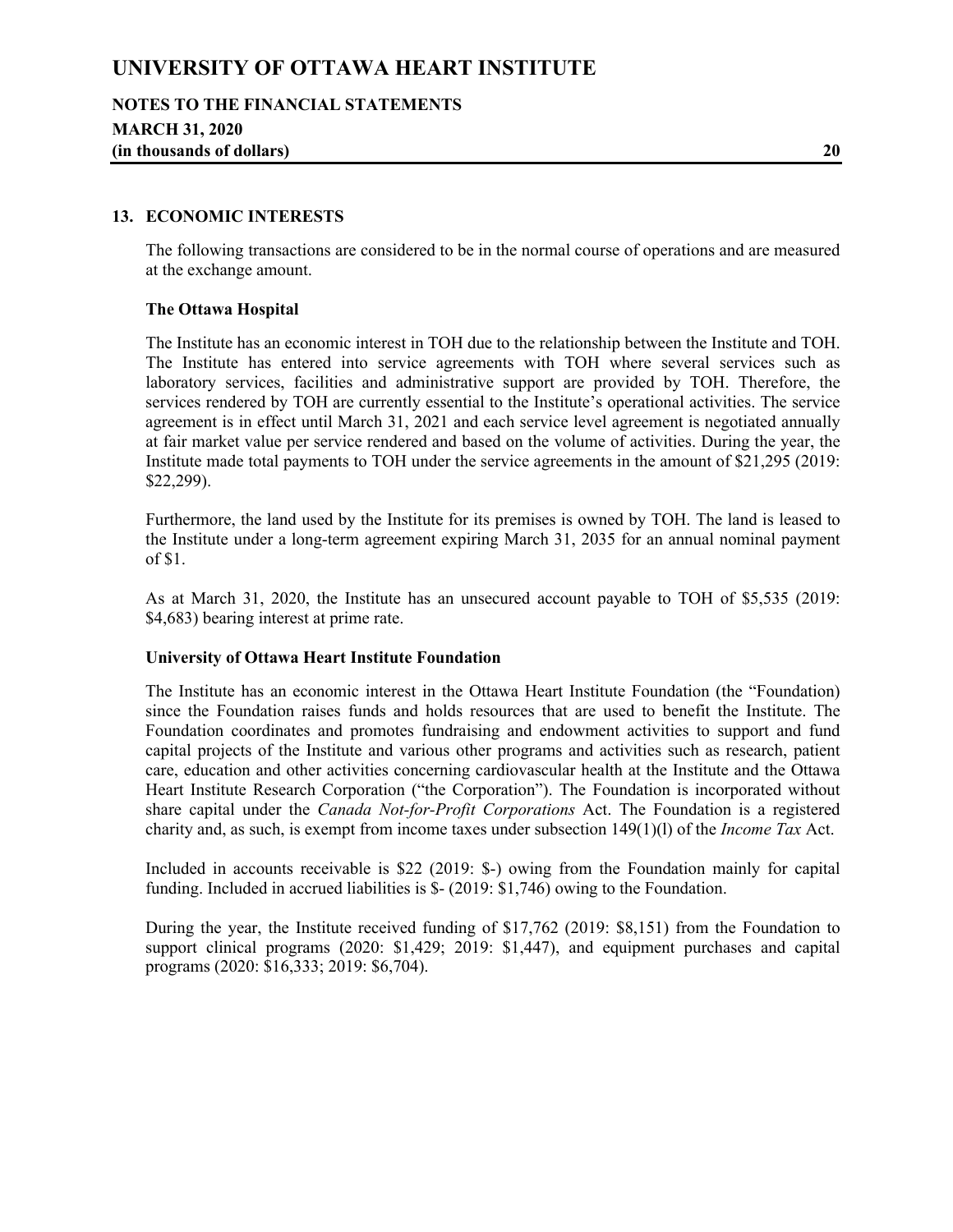**NOTES TO THE FINANCIAL STATEMENTS**

#### **MARCH 31, 2020 (in thousands of dollars)**

### **13. ECONOMIC INTERESTS (continued)**

### **Ottawa Heart Institute Research Corporation**

The Institute has an economic interest in the Ottawa Heart Institute Research Corporation ("the Corporation"). The purpose of the Corporation is to conduct, acquire, solicit or receive research contributions to operate and maintain laboratories and a research facility for the benefit of the Institute. The Corporation is a registered charity and, as such, is exempt from income taxes under subsection 149(1)(l) of the *Income Tax Act*. In addition, the Corporation is classified as a non-profit corporation for scientific research and experimental development as defined in subsection 149(1)(l) of the *Income Tax Act*. The Corporation is incorporated without share capital under the *Canada Notfor-Profit Corporations Act*.

As at March 31, 2020, the Institute has accounts receivable amounting to \$202 (2019: \$283) relating to construction projects and other costs incurred on behalf of the Corporation and has accrued liabilities amounting to \$2,810 (2019: \$1,726) which consists of funding received on behalf of the Corporation and payroll and other support costs incurred by the Corporation on behalf of the Institute. These amounts are non-interest bearing and have no specified terms of repayment.

During the year, the Institute provided \$5,613 (2019: \$4,520) of base funding in support of research to the Corporation. These amounts are included under supplies and other expenses in the statement of operations.

The Corporation provides payroll management services to the Institute for a limited group of employees at no cost. All salaries and benefits' costs are reimbursed on a monthly basis by the Institute. During the year, a total of \$7,200 (2019: \$6,234) in salaries and benefits were reimbursed to the Corporation by the Institute.

#### **Alumni and Auxiliary**

The Institute has an economic interest in the Ottawa Heart Institute Alumni Association ("the Alumni") and the Heart Institute Auxiliary ("the Auxiliary"). The object of the Auxiliary and the Alumni is to raise and receive funds to be distributed towards various programs and capital projects of the Institute, the Corporation and the Foundation. The Auxiliary and Alumni are tax-exempt entities created under the laws of Ontario.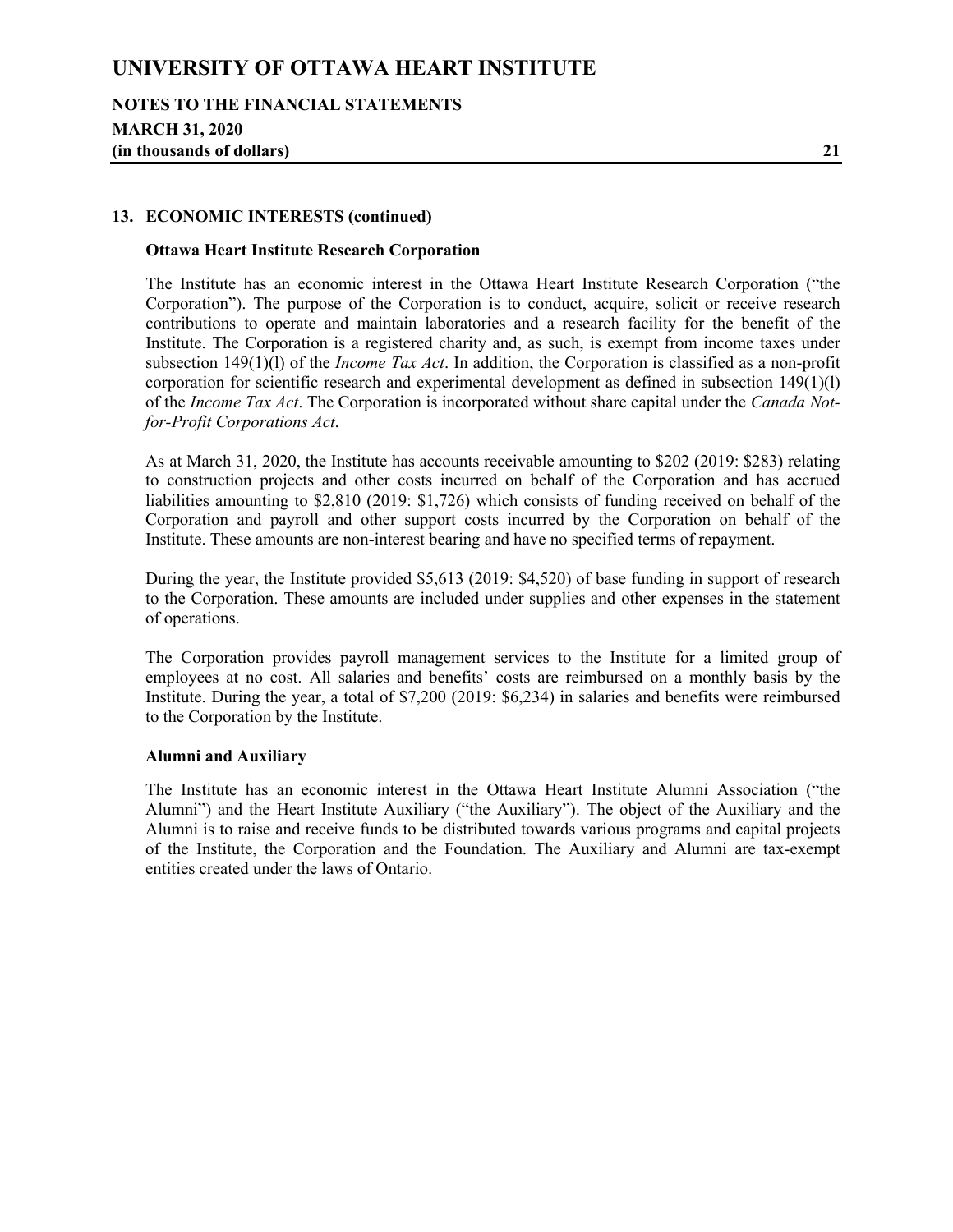**NOTES TO THE FINANCIAL STATEMENTS**

### **MARCH 31, 2020 (in thousands of dollars)**

### **14. CONTRACTUAL OBLIGATIONS**

The Institute is committed under long-term leases and supplier contracts for various services and equipment to make payments over the next two years estimated as follow:

| 2021 | D | 658 |
|------|---|-----|
| 2022 |   | 351 |

As explained in Note 3, the Institute entered into a project agreement with a third-party construction company for the construction of a new building and the renovation of existing facilities. The total estimated cost for the construction and financing components of the project under this agreement was \$134,998 plus HST. The net remaining commitment of the Institute as of March 31, 2020 before HST amounts to \$3,989, of which \$1,790 was accrued as of March 31, 2020.

As described in Note 13, the Institute has entered into a long-term service agreement with TOH for several services provided by TOH. The agreement is in effect until March 31, 2021. Each service level agreement is negotiated annually at fair market value per service rendered and based on the volume of activities.

### **15. CONTINGENCIES**

- a) The Institute is involved in employee related grievances and litigation matters, the outcome of which is not determinable at this time. Any liability or payments resulting from these matters will be recognized in the year when the outcome is reasonably determinable and the amounts involved can be estimated.
- b) A group of hospitals, including the Institute, have formed the Healthcare Insurance Reciprocal of Canada (HIROC). HIROC is registered as a Reciprocal pursuant to provincial Insurance Acts, which permit persons to exchange with other persons reciprocal contracts of indemnity insurance. HIROC facilitates the provision of liability insurance coverage to health care organizations in the provinces and territories where it is licensed. Subscribers pay annual premiums, which are actuarially determined, and are subject to assessment for losses in excess of such premiums, if any, experienced by the group of subscribers for the year in which they were a subscriber. No such assessments have been made to March 31, 2020.
- c) The Institute is contingently liable under a letter of credit in the amount of \$386 (2019: \$386) as required by the Institute's site plan agreement with the City of Ottawa related to the completion of the construction and renovation project described in Note 3. This letter of credit expires on December 31, 2020.